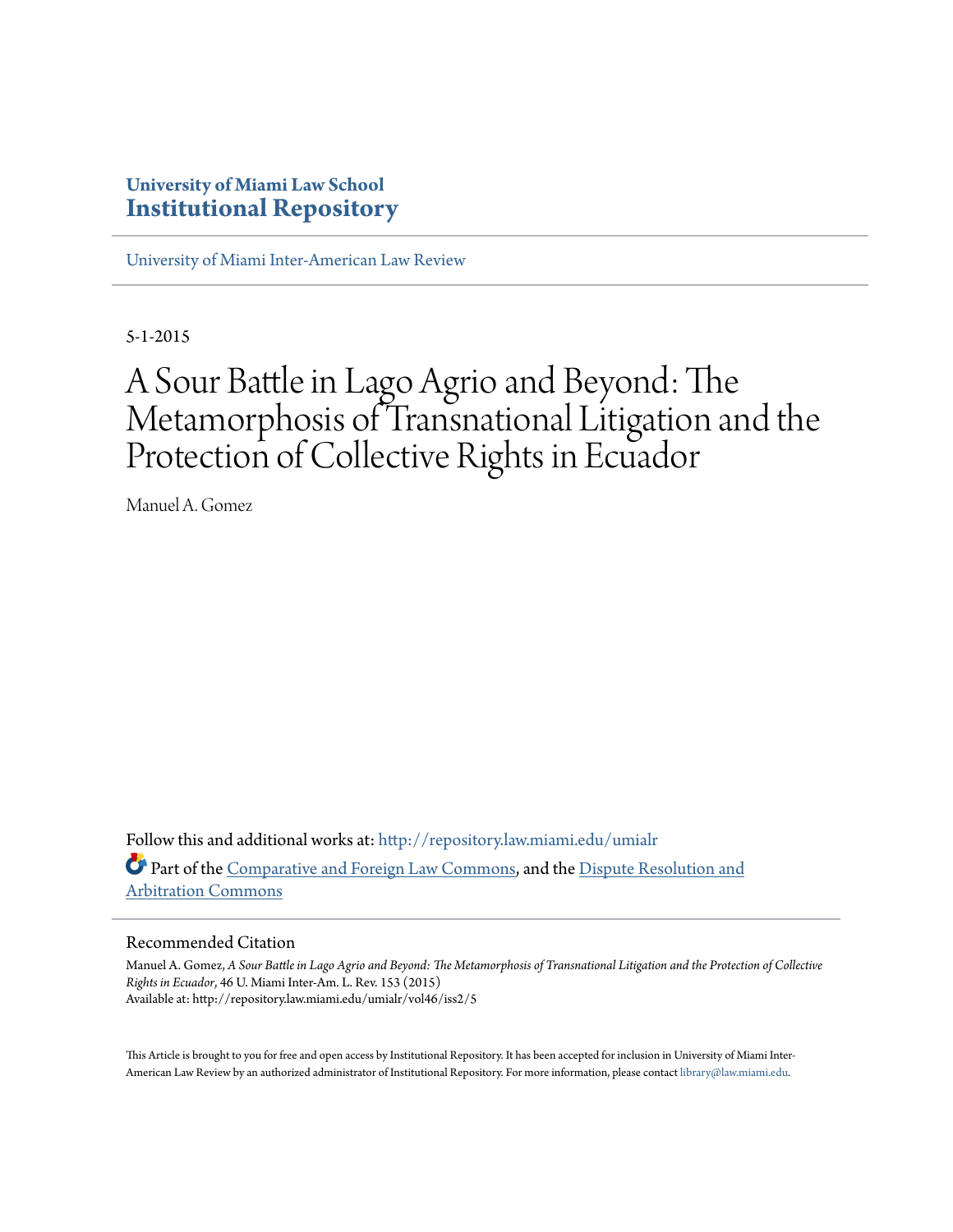153

## **A Sour Battle in Lago Agrio and Beyond: The Metamorphosis of Transnational Litigation and the Protection of Collective Rights in Ecuador**

#### Manuel A. Gómez<sup>1</sup>

| I. INTRODUCTION $\ldots \ldots \ldots \ldots \ldots \ldots \ldots \ldots \ldots \ldots \ldots \ldots \ldots$ 153 |   |
|------------------------------------------------------------------------------------------------------------------|---|
| II. THE METAMORPHOSIS OF TRANSNATIONAL                                                                           |   |
|                                                                                                                  | R |
| III. The Elusive Protection of Diffuse Rights in                                                                 |   |
|                                                                                                                  | R |
|                                                                                                                  | R |

#### I. INTRODUCTION

The conventional debate on transnational dispute resolution has been mostly centered on the use of traditional means such as litigation, and more recently arbitration.<sup>2</sup> These are generally perceived to be among the most favored institutionalized mechanisms available for the processing of complex disputes. In the particular case of litigation, the attention of scholars and practitioners generally revolves around the interpretation and application of national rules regarding jurisdiction,<sup>3</sup> the transmission of judicial documents,<sup>4</sup> the taking of evidence,<sup>5</sup> and the recognition and enforcement of foreign judgments,<sup>6</sup> among other

<sup>1.</sup> Associate Professor of Law, Florida International University School of Law. The author wishes to thank the participants on the panel "Comparative Studies on Disputing Behavior" (RC 12) held at the XVII ISA World Congress of Sociology in Yokohama, Japan, for their valuable insight and comments to earlier drafts of this work.

<sup>2.</sup> *See generally,* Frederick Brown & Catherine A. Rogers, *The Role of Arbitration in Resolving Transnational Disputes: A Survey of Trends in the People's Republic of China*, 15 BERKELEY J. INT'L LAW 329 (1997); THOMAS CARBONNEAU, RESOLVING TRANSNATIONAL DISPUTES THROUGH INTERNATIONAL ARBITRATION (1988); Christopher A. Whytock, *The Arbitration-Litigation Relationship in Transnational Dispute Resolution: Empirical Insights from the U.S. Federal Courts*, 2 WORLD ARBITRATION & MEDIATION REV. 39 (2008).

<sup>3.</sup> *See, e.g.*, Raymond Paretzky, A New Approach to Jurisdictional Questions in Transnational Litigation in U. S. Courts, 10 U. PA. J. INT'L L. 663 (2014).

<sup>4.</sup> *See, e.g.*, JOHN OWEN HALEY, FUNDAMENTALS OF TRANSNATIONAL LITIGATION: THE UNITED STATES, CANADA, JAPAN & THE EUROPEAN UNION, 533 (2012).

<sup>5.</sup> *See, e.g. id*.; Gary B. Born, *The Hague Evidence Convention Revisited: Reflections on its Role in U.S. Civil Procedure,* 57 LAW & CONTEMP. PROBS. 77 (1994).

<sup>6.</sup> *See, e.g.*, Samuel P. Baumgarter, *Changes in the European Union's Regime of*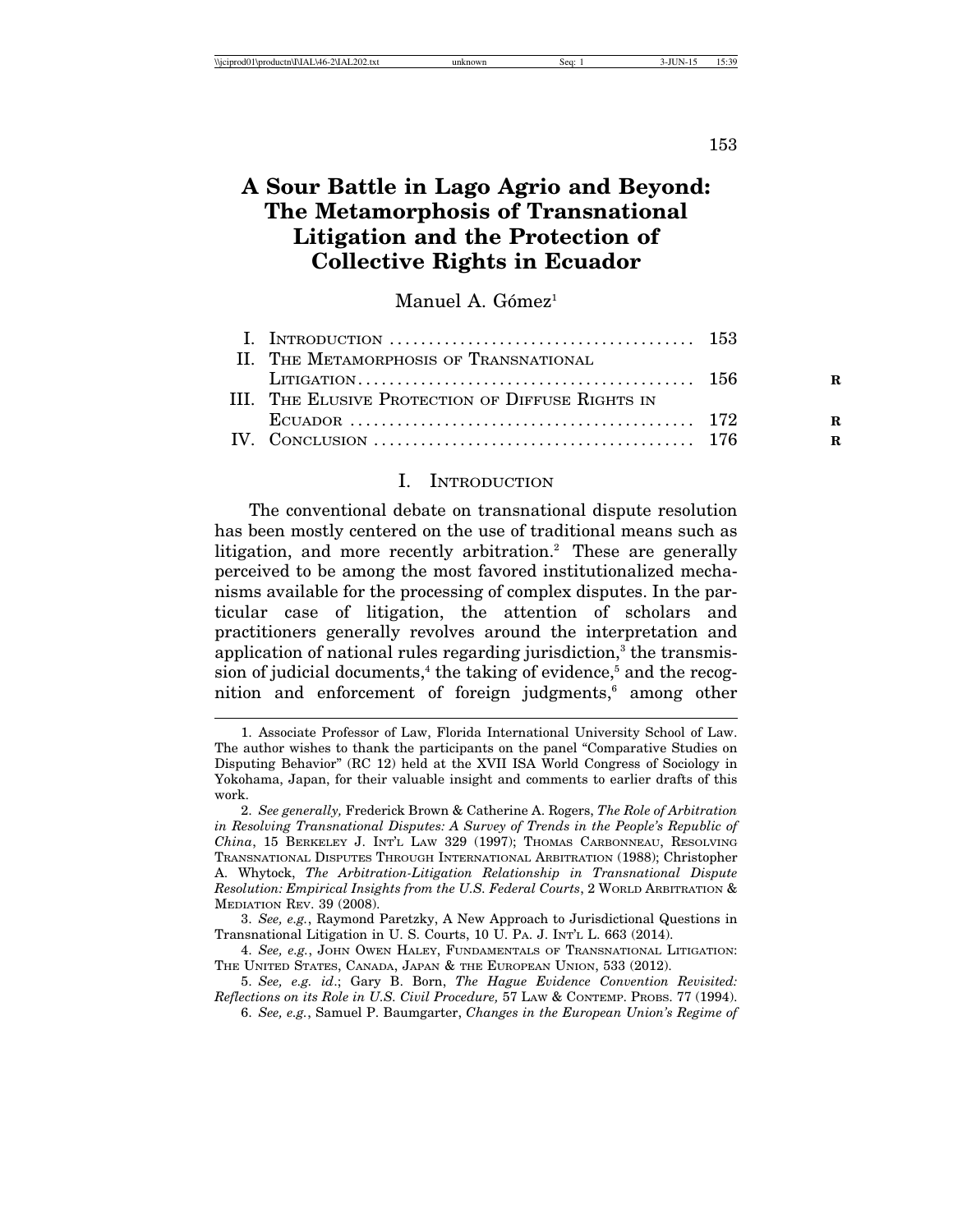aspects. Looking at the formal legal dimension of transnational dispute resolution is important, but neither litigation nor arbitration occurs in a vacuum.7 The choice of where and how to process a legal dispute depends on an array of factors both internal and external to the parties, including their socioeconomic status, their needs, aspirations and interests, their position vis-à-vis the other party, and their experience, to name a few. This decision is also conditioned by the political, social, and economic conditions affecting the parties and other stakeholders.

Once the parties have chosen a specific institutionalized mechanism for their dispute that does not necessarily mean that they intend to process their differences exclusively through a particular method or forum and rule out every other process. To the contrary, the parties to a legal dispute will rely on as many dispute-processing mechanisms as they deem necessary to obtain leverage toward a favorable outcome. Complex transnational disputes offer a prime example of multiple combinations of this interplay between several mechanisms and fora. These are cases that often encompass several legal issues, which require the application of the laws of more than one jurisdiction or legal system, where the number of parties and other stakeholders tends to be higher than in most ordinary disputes, and where the stakes are also high. Even though the utilization of different procedural means by the parties is often deliberate and follows a preconceived strategy, the parties can rarely control or even predict the outcome.

This article intends to explore the interplay between different dispute processing mechanisms and fora in the realm of transnational litigation, through the lens of the Chevron-Ecuador legal saga. My goal is to discuss the transformation of a transnational complex case and the challenges faced by the parties, their procedural strategies, and the perceived advantages of the different mechanisms. In this regard, I will also address the development of mechanisms for the protection of diffuse rights involving the environment; the role of the courts in supervising compliance with judicial remedies, their engagement in activities that go beyond

*Recognizing and Enforcing Foreign Judgments and Transnational Litigation in the United States*, 18 SW J. INT'L L. (2012); Christopher A. Whytock & Cassandra Burke Robinson, *Forum Non Conveniens and the Enforcement of Foreign Judgments*, 111 COLUM. L. REV. 1145 (2011).

<sup>7.</sup> Manuel A. G´omez, *The Global Chase: Seeking the Recognition and Enforcement of the Lago Agrio Judgment Outside of Ecuador*, 1 STAN. J. COMPLEX LITIG. 429 (2013) [hereinafter *G´omez, Global Chase*].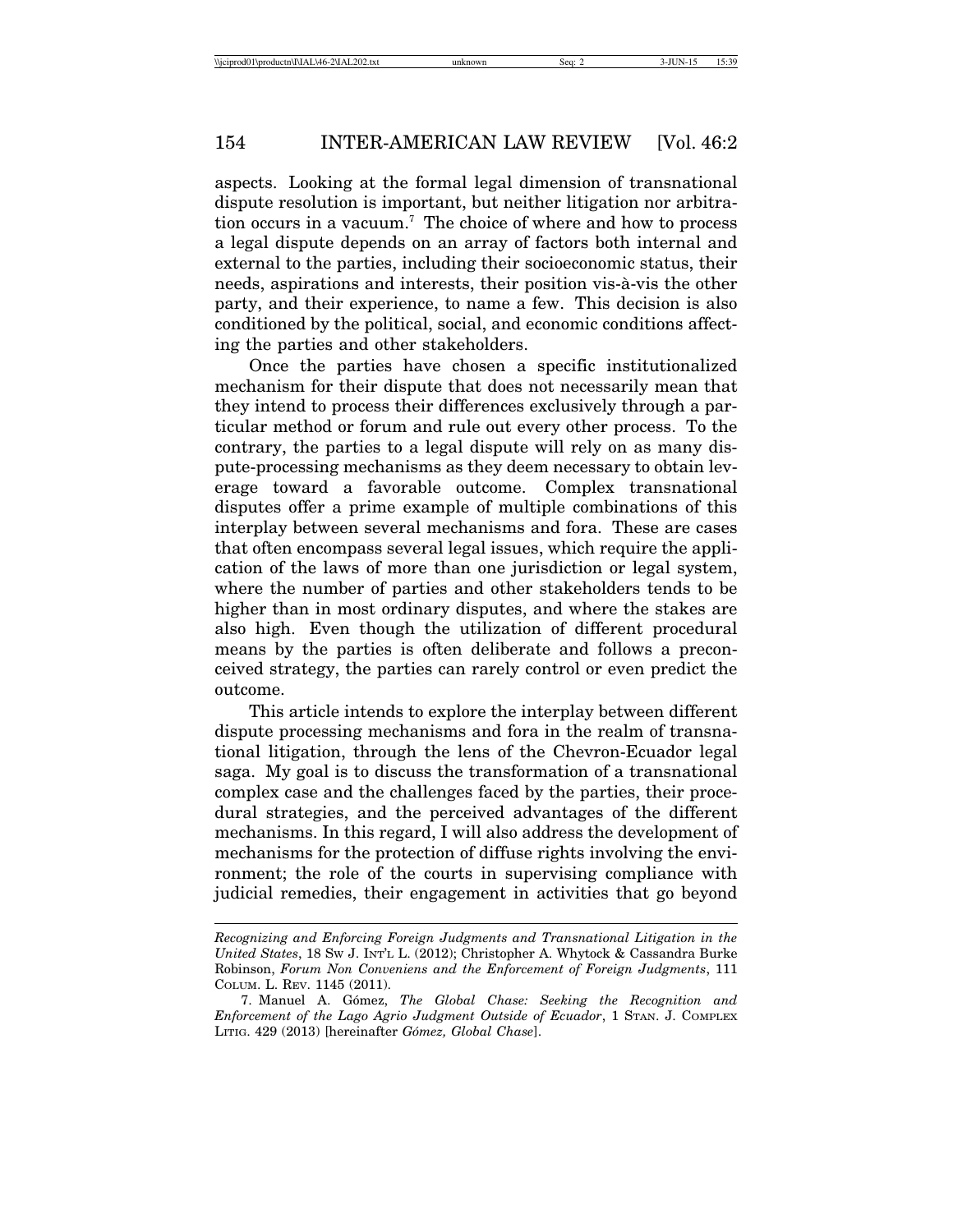their traditional role as simple adjudicators; and the role of privately formed entities in the administration and supervision of monetary awards in Ecuador.

I use the term Chevron-Ecuador legal saga to convey the array of legal proceedings utilized across different jurisdictions in connection with a dispute that arose from the alleged tortious conduct of the oil multinational Texaco while exploring and extracting oil in the Ecuadorean Amazon between 1964 and 1992. Texaco was particularly blamed for causing property damage, personal injuries, increased risks of cancer and other diseases to tens of thousands of indigenous peoples residing in the Oriente region of Ecuador and adjacent areas in Peru, and also for degrading and destroying the environment.<sup>8</sup>

The opening act of the Chevron-Ecuador legal saga was the filing of two class action complaints in the mid-nineties by a group of Ecuadorean and Peruvian citizens against Texaco in a United States federal court. After a pretrial phase that lasted several years, and pursuant to Texaco's own formal request, the cases were jointly dismissed in favor of the courts of Ecuador and Peru. A year later, the plaintiffs re-filed the case in Ecuador against Chevron, as Texaco's successor-in-interest. What appeared to be a straightforward summary proceeding under Ecuadorean law became a judicial hydra of sorts that sprouted outside the courtroom, beyond the initial parties, and across several jurisdictions including the United States, and later on the Netherlands, Canada, Brazil, and Argentina.

Starting in the mid-2000s, the threat of a multi-billion dollar adverse judgment looming over Chevron's head drove the American corporation to mount a vigorous counterattack against the plaintiffs and anyone else who supported or benefited from their cause. The multi-front legal battle is still underway. Chevron's legal campaign comprised at least two investor-state arbitration proceedings in international tribunals, civil litigation under the Racketeer Influenced and Corrupt Organizations Act (RICO) in federal courts, an injunction to block the enforcement of the Ecuadorean judgment in the United States, numerous judicial petitions to obtain evidence for use in foreign or international tribunals, and a petition before the United States Trade Representative.

Plaintiffs, on the other hand, had supplemented their judicial strategy with a forceful public relations campaign that included a

<sup>8.</sup> Aguinda v. Texaco, Inc., 142 F. Supp. 2d 534 (S.D.N.Y. 2001).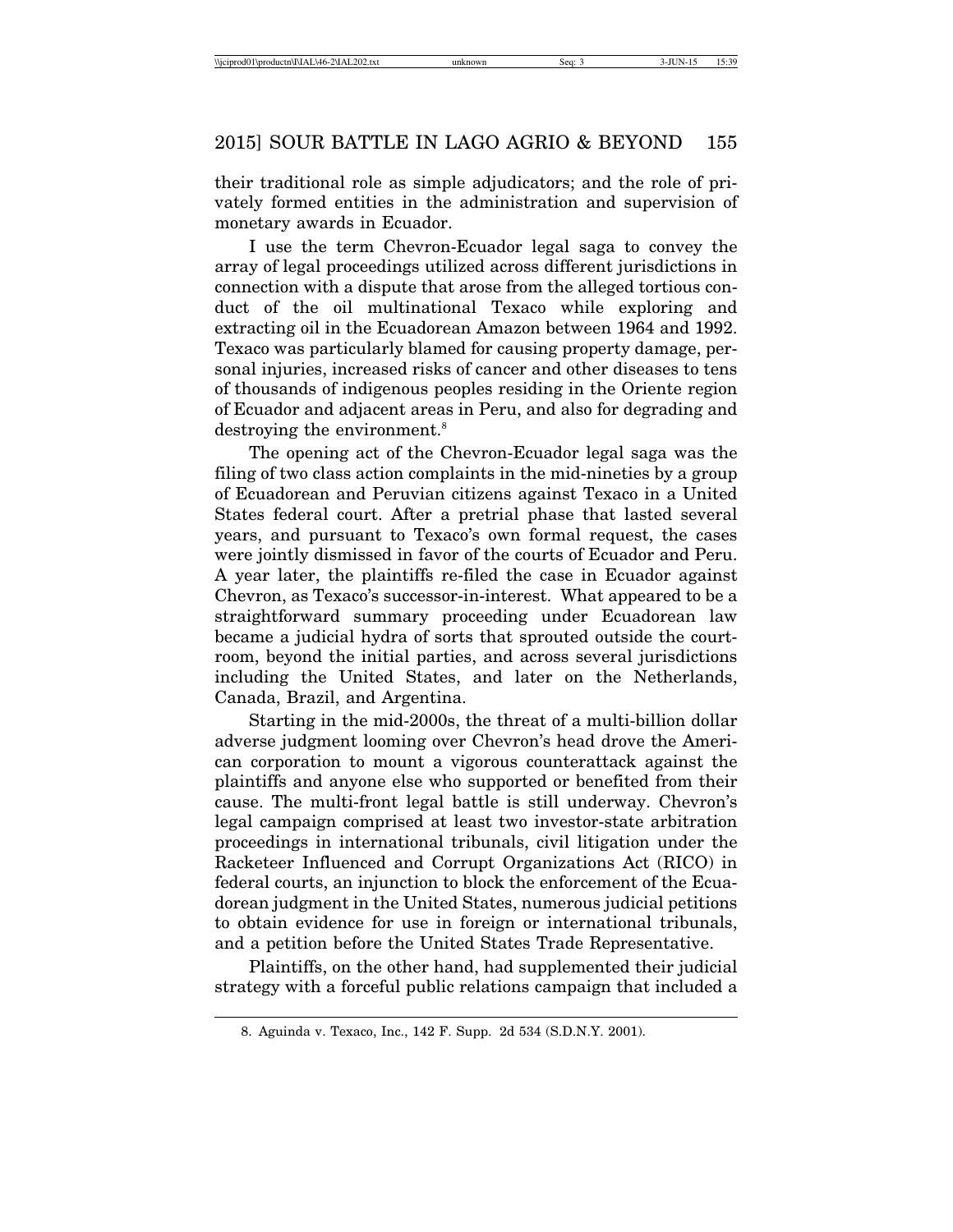documentary film, which later on became the epicenter of a public scandal and provided the foundation for Chevron's RICO lawsuit. Plaintiffs also pursued a multi-country enforcement strategy of the \$8.6 Billion Ecuadorean judgment entered against Chevron in 2011, which at the time of writing they are still attempting to collect. The most recent move by plaintiffs has been the filing of a formal complaint against Chevron executives with the Office of the Prosecutor of the International Criminal Court.

The Ecuadorean judgment entered against Chevron is unprecedented in several ways. First, by all measures it is the largest and most complex award rendered against a multinational oil company in Ecuador, and perhaps in the entire South American region. Second, it is the first major court ruling in Ecuador regarding the protection of the diffuse rights of indigenous peoples under the Environmental Management Act of 1999. And third, this is also the first time an Ecuadorean court has devised a judicially supervised mechanism to administer and disburse a remediation award through a privately formed entity (Amazon Defense Front, or "ADF"). The unique circumstances surrounding the Chevron-Ecuador legal saga, which has been marred by multiple allegations of corruption, political influence, and professional misconduct both in Ecuador and the United States has had a major effect on the fate of this case, it has obviously reshaped the strategies of the parties, and has also cast a cloud of doubt on the legitimacy of the court proceedings and the lawfulness of the remedies issued.

#### II. THE METAMORPHOSIS OF TRANSNATIONAL LITIGATION

It is not an exaggeration to say that not even in their wildest dreams the parties to the Chevron-Ecuador legal saga could have predicted that their confrontation would last more than two decades, involve several jurisdictions, cost hundreds of millions of dollars in legal fees, and still not be resolved. At first glance, the class action complaints filed in 1993 and 1994 in the Southern District of New York on behalf of Maria Aguinda, Gabriel Ashanga Jota and others against Texaco were nothing out of the ordinary.9 After all, foreign plaintiffs have always been attracted to the courts of the United States "as a moth is drawn to the light."<sup>10</sup> While there are no statistics available as to how many

<sup>9.</sup> *See id.*

<sup>10.</sup> Smith Kline & French Laboratories, Ltd. v. Bloch [1983] 2 All E.R. 72, 74, 1 W.L.R. 730 (C.A. 1982) (Lord Denning M.R.).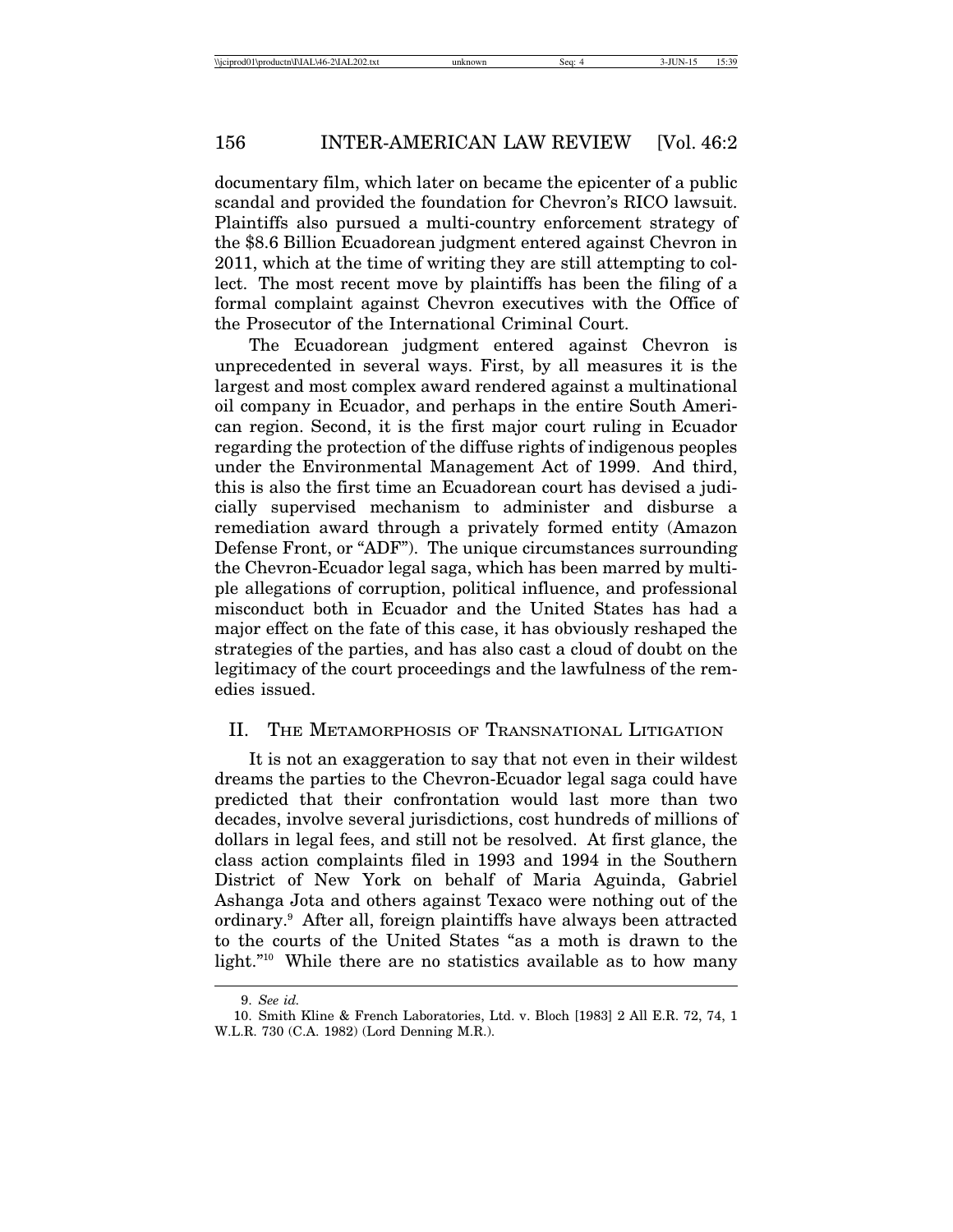class actions lawsuits are filed in United States courts—both federal and state—on behalf of foreign plaintiff every year, the general perception is that the number is on the rise.<sup>11</sup> Foreign plaintiffs, and particularly those from Latin America, seem to find enough incentives to bring their claims to United States courts instead of litigating in their own countries.

The perceived advantages of the American civil justice system that appeal to foreign litigants are several.<sup>12</sup> An important one is the ease of access to adequate legal representation in the United States and to its courts. Unlike many foreign jurisdictions, the United States allows lawyers to take cases on a contingency fee basis, which is generally perceived to enable litigants without sufficient financial means to attain legal representation that would be otherwise prohibitive and to pursue their claims in court. In most Latin American jurisdictions, contingency fees have been traditionally frowned upon or banned outright because of the idea that lawyers should not acquire a personal interest in the matters for which they have been hired. To make up for this shortcoming and to facilitate access to justice, some Latin American nations have sponsored the creation of legal aid societies, but their reach tends to be very limited. Besides, these organizations generally lack the financial incentive to litigate because—unlike American lawyers—they are not supposed to obtain profit from their activities. Other forms of litigation financing widely available in the United States such as non-recourse loans provided by professional litigation funders are also unavailable in Latin America where this industry is yet to develop. A third possible financial upside of the United States litigation system is the absence of a loser-pays rule, which minimizes the pressure on the parties regarding the shifting of legal fees. $^{13}$ 

Another perceived advantage of the American civil litigation system vis- $\hat{a}$ -vis that of Latin American countries is the existence of procedural tools such as discovery in the United States, which

<sup>11.</sup> Wolfgang Wurmnest, *Foreign Private Plaintiffs, Global Conspiracies, and the Extraterritorial Application of U.S. Antitrust Law*, 28 HASTINGS INT'L & COMP. L. REV. 205, 206 (2004-2005); Manuel A. G´omez, *Will the Birds Stay South? The Rise of Class Actions and Other Forms of Group Litigation Across Latin America*, 43(3) U. MIAMI INTER-AM. L. REV. 481 (2012) [hereinafter *G´omez, Group Litigation in Latin America*].

<sup>12.</sup> Manuel A. Gómez, *Like Migratory Birds: Latin American Claimants in U.S. Courts and the Ford-Firestone Rollover Litigation*, 11 SW. J. L. & TRADE AM. 281 (2005).

<sup>13.</sup> *Id.* at 297.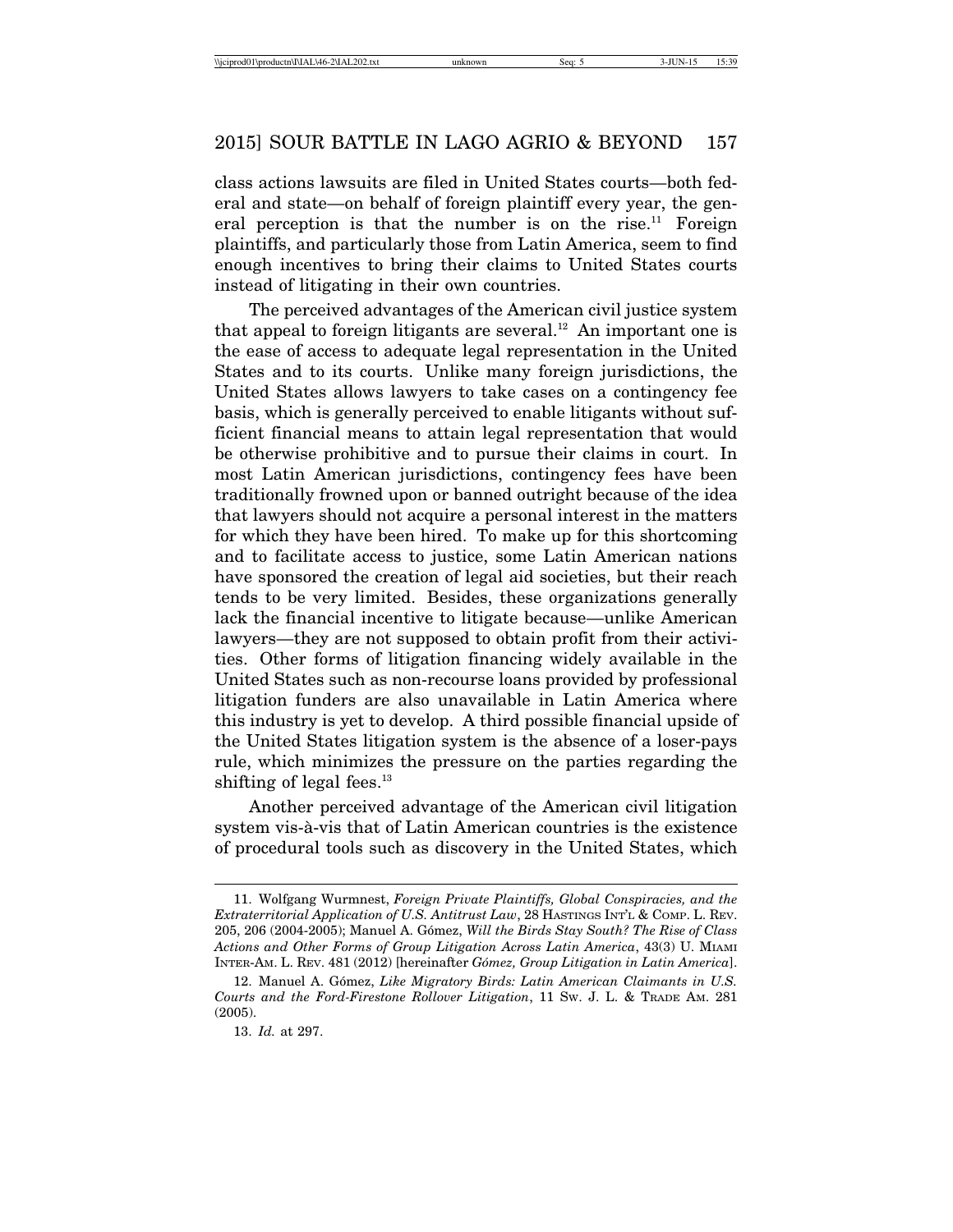presumptively facilitates settlement.14 Unlike most of Latin America, the United States recognizes class actions, which enable the aggregation of claims—which are otherwise impracticable into a single litigation, and extends the res judicata effect of the decision on the merits beyond the actual parties to include any absent class members who have not opted out. Trial by jury is also a common feature of American civil litigation that is perceived as advantageous by foreign plaintiffs who deem jurors as generally sympathetic to the plaintiff's side, and are presumptively disposed to award significantly larger sums than a single judge elsewhere. Moreover, the United States is one of the few jurisdictions where obtaining punitive or exemplary damages is possible, unlike in Latin American jurisdictions where the concept is extraneous and often deemed contrary to their public policy.

In addition to the above reasons, the fact that defendant Texaco Corporation was an American company with assets in the United States and therefore within reach of a local court for enforcement purposes, is probably what drove Aguinda, Jota, and the other class representatives to bring their claim in the United States. Their choice of forum, however, was not without risk because the United States also recognizes the doctrine of *forum non conveniens*, which is generally used as a tool to remove cases from United States courts in favor of a foreign jurisdiction. According to this doctrine, despite having jurisdiction over all of the parties, an American court may dismiss a case in favor of another available forum (i.e. that also has jurisdiction), which is considered "more convenient," or adequate to the private interest of the parties or the public interest of the fora involved.15 Conversely, the acceptance of the forum non conveniens doctrine in Latin America is scant.<sup>16</sup>

Filing a motion to dismiss on forum non conveniens grounds

<sup>14.</sup> *See, e.g.*, Kuo-Chang Huang, *Does Discovery Promote Settlement? An Empirical Answer*, 6 J. EMPIRICAL LEGAL STUD. 241 (2009).

<sup>15.</sup> *See* Piper Aircraft v. Reyno, 454 U.S. 235 (1981); Gulf Oil v. Gilbert, 330 U.S. 501 (1947).

<sup>16.</sup> *See,* e.g., Henry Saint Dahl, *Forum Non Conveniens, Latin America and Blocking Statutes*, 35 U. MIAMI INTER-AM. L. REV. 21 (2003-2004); LUIS COVA ARRIA, LA DOCTRINA DEL FORUM NON CONVENIENS EN EL DERECHO ANGLO-AMERICANO Y LAS BASES DE LA JURISDICCIÓN EN VENEZUELA: ESTUDIO COMPARADO ESPECIALMENTE Referido a Asuntos Maritimos, in Libro Homenaje a La Memoria de Joaquín SÁNCHEZ COVISA 40 (1975); *but see*, Victor Hugo Guerra Hernández, La Jurisdicción Venezolana en Materia Extracontractual y la Doctrina del Forum Non Conveniens, in Estudios de Derecho Procesal Civil Homenaje a Humberto Cuenca (Tribunal Supremo de Justicia: Caracas, 2002) at 448.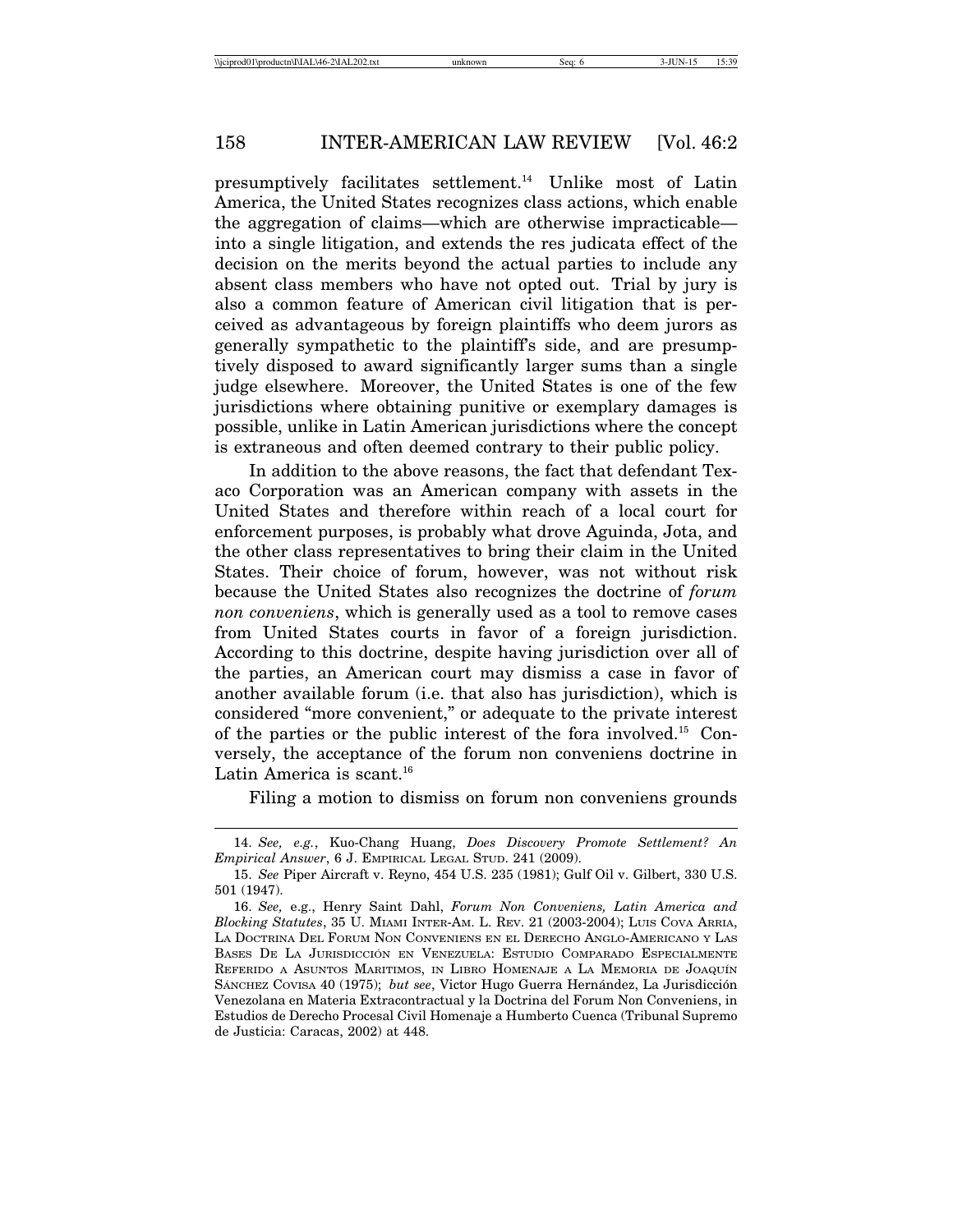is one of the premier procedural tactics available to American defendants to delay the process, and ultimately send cases back to their countries of origin where they most likely will not be re-filed. This is not to say that most motions to dismiss on forum non conveniens grounds are meritless or used to manipulate the process and hinder plaintiff's chances to obtain any redress. Its apparent advantages, however, are tempting to an American defendant who is aware that the reason why a foreign plaintiff has filed a lawsuit in this country is precisely because of the obstacles of litigating in their home forum.

The use of forum shopping strategies in litigation is obviously not exclusive of powerful corporate defendants. Foreign plaintiffs of all sorts are, too, obviously prone to take advantage of the United States civil litigation system, and courts are cognizant of that reality. For example, one of the most common tactics used by foreign plaintiffs is the filing of lawsuits in so-called "plaintiff friendly jurisdictions," which otherwise have no connection with the dispute or with any of the parties. The judicial solution in the context of the forum non conveniens doctrine as applied by United States courts has been to give less deference to the choice of forum made by foreign plaintiffs, $17$  which facilitates the dismissal of the case in favor of a foreign jurisdiction, or in some instances, its removal to another jurisdiction within the United States.18

In the event of a dismissal of a case in favor of a foreign country, there is a perception that a significant number of dismissed cases are never re-filed in the alternative forum, thus leading to the belief that a forum non conveniens dismissal is really dispositive on the entire case.<sup>19</sup> In order to minimize this risk, United States courts always retain jurisdiction over the parties even after dismissing the litigation. The idea is to ensure that if by any reason a plaintiff is not able to re-file the case in the foreign court, the

<sup>17.</sup> *See, e.g.*, Harry Litman, *Considerations of Choice of Law in the Doctrine of Forum Non Conveniens*, 74 CALIF. L. REV. 565 (1986).

<sup>18.</sup> *See, e.g.,* Republic of Bolivia v. Philip Morris Companies, Inc*.,* 39 F. Supp. 2d 1008 (S.D. Tex. 1999).

<sup>19.</sup> *See* Cassandra Burke Robertson, *Forum Non Conveniens on Appeal: The Case for Interlocutory Review*, 18 SW. J. INT'L L. 445, 449 (2012) ("because dismissal often ends the case, defendants have historically had a strong incentive to file a forum non conveniens motion in nearly every case with a plausible alternative forum"); *see also* David W. Robertson, *Forum Non Conveniens in America and England: A rather fantastic fiction*, 103 L.Q. REV. 398, 418-420 (1987); *but see,* Cassandra Burke Robinson, *Transnational Litigation and Institutional Choice*, 51 B.C. L. REV. 1081, 1131 (2010).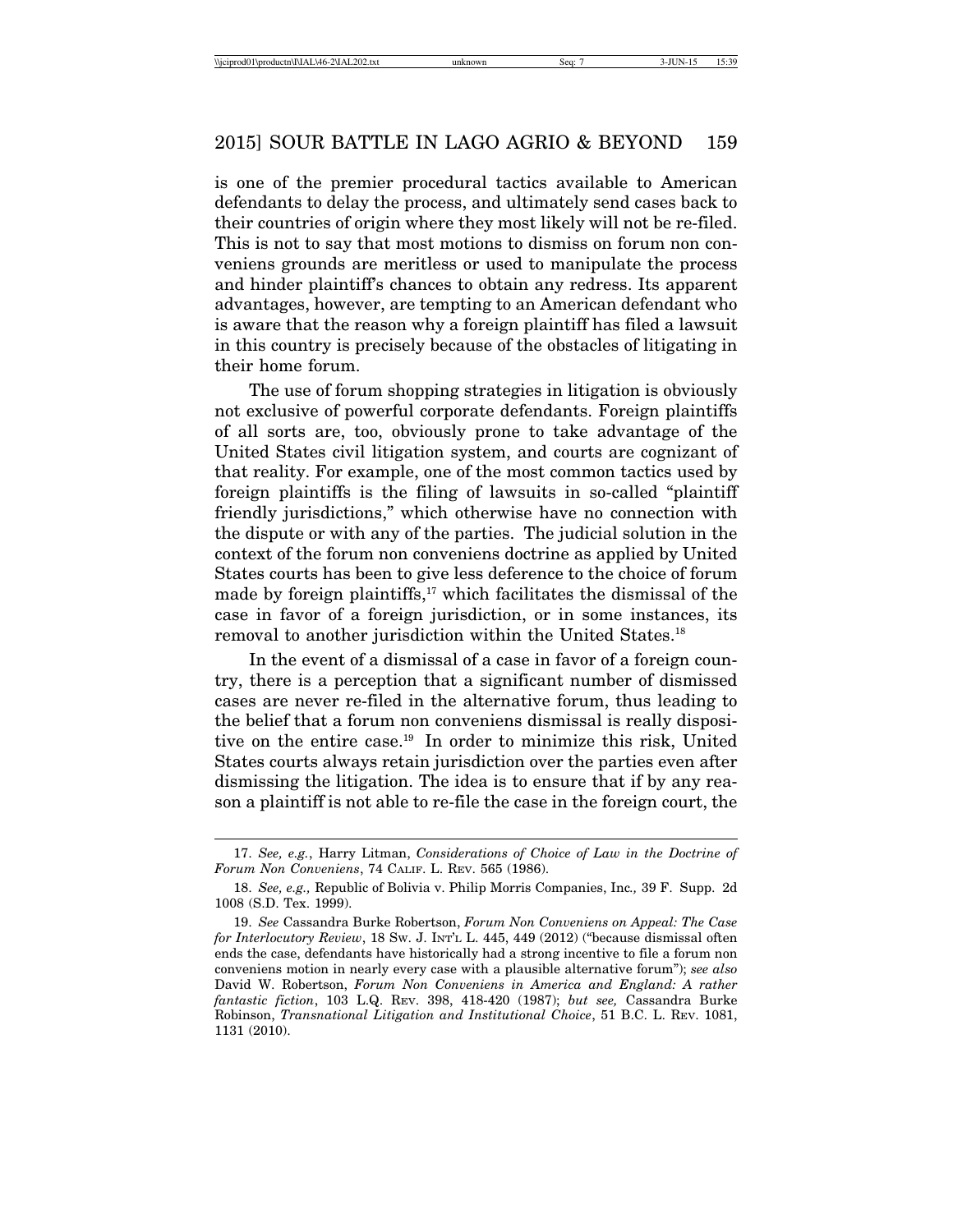United States courts are still available and the plaintiff is not left without any remedy.

In any instance, regardless of whether an American defendant is able to effectively prevail in obtaining dismissal of the litigation in favor of a foreign forum, the time it takes to argue the motion in the United States court might also have a debilitating effect on a plaintiff with limited resources. The motion to dismiss filed by Texaco in the Aguinda and Jota class actions, for example, took several years to litigate until the case was finally dismissed in favor of Ecuador and Peru, upon the United States District Court's conclusion that the balance of private interest factors swayed toward the foreign fora. One reason for such lengthy process in the Aguinda and Jota litigation was the vast amount of witnesses that had to be deposed, and the tens of thousands of documents submitted into evidence "in an effort to establish a meaningful nexus between the United States and the decisions and practices complained of."20 Ironically, it was precisely the availability of discovery, which as I said earlier has been generally perceived by foreign plaintiffs as an advantage of American civil litigation that caused such a long delay in the pretrial phase of Aguinda and Jota.

Despite their taxing experience in American courts, the Ecuadorean plaintiffs were not deterred from re-filing the case back home, although the Peruvian claims had a different fate for they were never pursued in the alternative forum, thus validating the common perception about the dispositive nature of the forum non conveniens dismissal to which I referred earlier. In any case, it is not hard to imagine how undesirable would be to any foreign plaintiff whose primary goal for coming to the United States was precisely because of the possibility of obtaining swift justice, to engage in a prolonged legal fight for almost seven years just to see their case dismissed and have to re-file it elsewhere.

As it commonly occurs in forum non conveniens cases, the District Court conditioned its dismissal to certain conditions, to wit: (i) that Texaco would waive any statute of limitations-based defense that matured between the filing of the class actions and sixty days after dismissal, (ii) that Texaco consented to personal jurisdiction in Ecuador and Peru to be sued by members of the putative classes and willingness to accept service of process in those jurisdictions, and (iii) that the parties were able to utilize

<sup>20.</sup> Aguinda v. Texaco, Inc., 142 F. Supp. 2d 534, 535 (S.D.N.Y. 2001).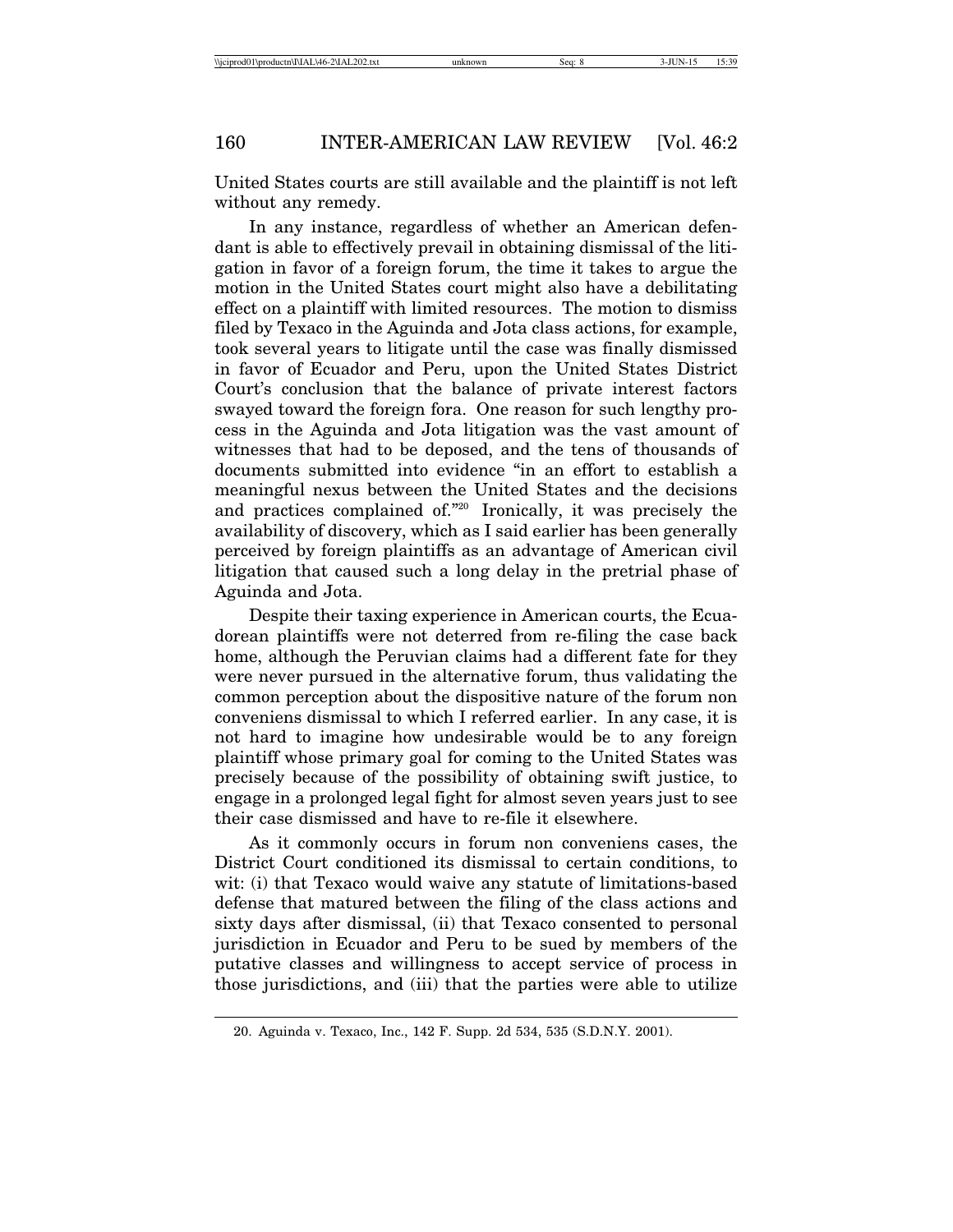the discovery obtained in the United States in the actions to be filed in Ecuador or Peru.<sup>21</sup> Plaintiffs filed a consolidated appeal from the judgments dismissing the two putative class actions but had no success, and the judgment was confirmed by the Court of Appeals on August 16, 2002.<sup>22</sup>

In 2003, Maria Aguinda, and the other Ecuadorean plaintiffs filed a complaint in the Provincial Court of Justice of Sucumbios against the Chevron Corporation, which two years earlier had merged with Texaco and was thus regarded as its successor in interest. The Complaint was grounded on Ecuador's Environmental Management Act of 1999 (*Ley de Gestion Ambiental de 1999,* or "EMA"),23 a relatively new statute, which passage was credited to the persistent lobbying efforts of the ADF and the Center for Economic and Social Rights ("CEDES") on behalf of Aguinda's cause.<sup>24</sup> As a result of this special statute and the passage of the International Labour Organization (ILO) Convention  $169<sup>25</sup>$  the Ecuadorean court system became "more sympathetic than ever before to the plaintiffs and their plight."26 Notwithstanding the suspicion that EMA was somewhat tailor-made to the Aguinda case, its passage was generally positive because it broadened the scope of the protection of collective rights in Ecuador, and also advanced the cause for enabling aggregate litigation in the region.

Article 43 of EMA essentially gave plaintiffs standing to bring suit on behalf of others similarly situated vis-à-vis any violation to the environment attributable to Chevron.<sup>27</sup> This procedural vehicle is the Ecuadorean version of a class action although its scope is much narrower than its American counterpart contained in Rule 23 of the Federal Rules of Civil Procedure.<sup>28</sup> Aguinda was also the first claim brought under this statute against a multinational corporation, so it was unchartered territory for the court and the parties. Unlike the other forms of judicial protection allowed under

<sup>21.</sup> *Id.* at 534.

<sup>22.</sup> Aguinda v. Texaco, Inc., 303 F.3d 470 (2d Cir. 2002).

<sup>23.</sup> LEY DE GESTIÓN AMBIENTAL, Law No. 99-37.

<sup>24.</sup> SUZANA SAWYER, EMPIRE/MULTITURE-STATE/CIVIL SOCIETY: RETHINKING TOPOGRAPHIES OF POWER THROUGH TRANSNATIONAL CONNECTIVITY IN ECUADOR AND BEYOND, IN INDIGENOUS PEOPLES, CIVIL SOCIETY, AND THE NEO-LIBERAL STATE IN LATIN AMERICA 77 (Edward F. Fischer ed., 2009).

<sup>25.</sup> *Convention Concerning Indigenous and Tribal Peoples in Independent Countries*, 1989 ("ILO Convention 169"), available at: http://www.ilo.org/dyn/normlex/ en/f?pNºRMLEXPUB:12100:0::NO::P12100\_INSTRUMENT\_ID:312314.

<sup>26.</sup> SAWYER, *supra* note 24, at 77.

<sup>27.</sup> LEY DE GESTION´ AMBIENTAL, Law No. 99-37, art. 43.

<sup>28.</sup> FED. R. CIV. P. 23.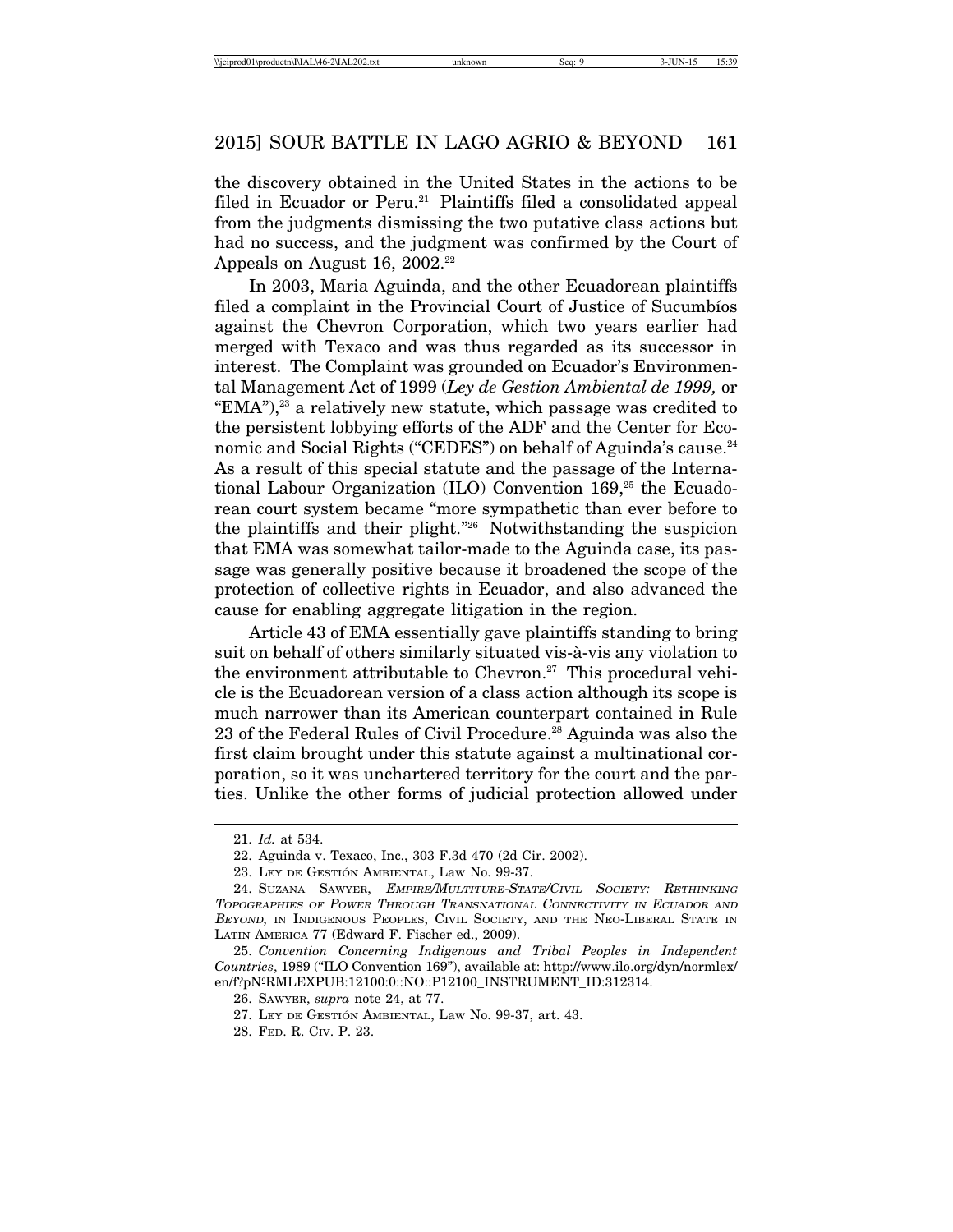EMA, which were limited to injunctive relief.<sup>29</sup> the action filed by Aguinda and others allowed them to seek monetary compensation in addition to an incentive equivalent to ten percent of the total award for the representative party.30

EMA established that the proceedings were to be summary and oral, as opposed to a full-blown trial. The statute also gave the trial judge ample powers to order expert reports, calculate damages, and determine the administration and disbursement of any judgment monies.<sup>31</sup> The court with jurisdiction over the dispute was located in the town of Lago Agrio, which is close to where the victims resided, and where the alleged tortious conduct had occurred. Ironically, this put Chevron at a significant tactical disadvantage with regard to the plaintiffs, despite the fact that Texaco had spent several years arguing so vehemently that the action be dismissed in favor of Ecuador.

The manner in which the Ecuadorean process was conducted, including the increased politization of the dispute, and the conduct of certain members of the plaintiff legal team, became the source of a major controversy in the years to come and the basis for Chevron's subsequent collateral attacks. At some point, plaintiffs expressed somewhat cynically that Chevron got what it (Texaco) had bargained for, so it should not be allowed back into the United States when their Ecuadorean litigation went south.<sup>32</sup> However, it would be fair to assume that when Texaco fought for the dismissal of the Aguinda and Jota class actions in New York, the Ecuadorean system that they had in mind was very different from the one that their successor Chevron experienced a few years later. This modification in the circumstances more than justified a change in Chevron's litigation strategy and, perhaps unexpectedly, transformed the initial dispute into something entirely different and disproportionately bigger than what any of the parties might have anticipated.

As the suspicion of bias, judicial corruption, and adverse political pressure against Chevron became stronger, and the imminence of a multi-billion dollar judgment against the multinational company became evident, their legal team decided to launch a counter-offensive in the United States. As in any other legal sys-

<sup>29.</sup> LEY DE GESTION´ AMBIENTAL, Law No. 99-37, arts. 41, 42.

<sup>30.</sup> *See id.* at art. 43.

<sup>31.</sup> *Id.*

<sup>32.</sup> Roger Parloff, *Evidence of fraud mounts in Ecuadorean suit against Chevron*, FORTUNE (Sept 13, 2010), http://archive.fortune.com/2010/09/13/news/international/ chevron\_ecuador\_litigation.fortune/index.htm.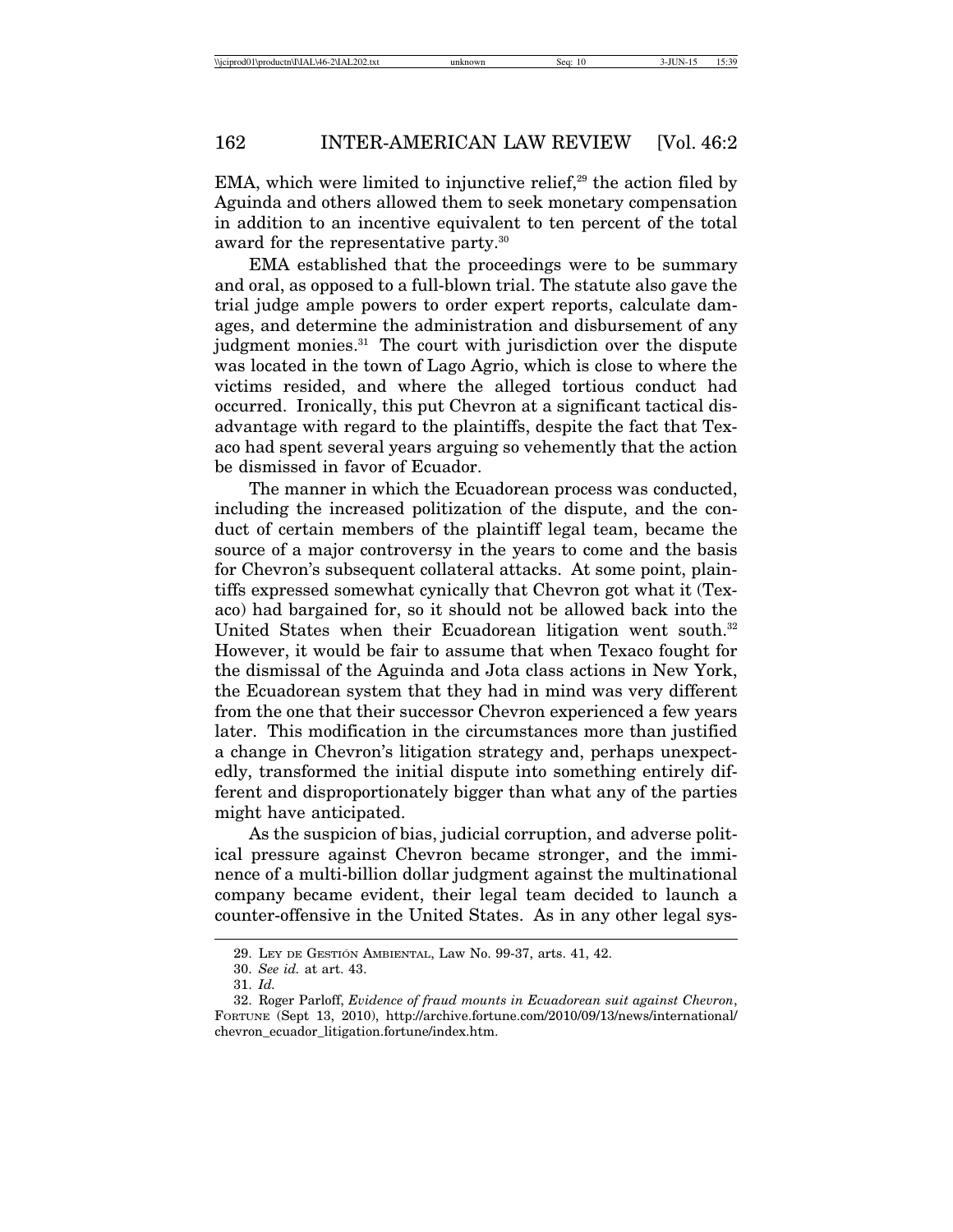tem, Ecuadorean law guarantees the right to file an appeal and to seek other judicial remedies in case of an adverse judgment and this would be the natural course of action for a defendant to follow in any litigation. Although Chevron did exercise their right to appeal in Ecuador where the main litigation took place, their main focus changed to other for a that offered the necessary procedural tools to mount a multi-faceted battle.

One front was international, and it consisted in the filing of two successive demands for arbitration by Chevron against the Republic of Ecuador ("ROE") based on the alleged breach of certain obligations under a bilateral investment treaty ("USA-ROE BIT") signed between the latter and the United States of America. Pursuant to the terms of the treaty, the arbitral proceedings were filed with the International Centre for the Settlement of Investment Disputes ("ICSID") to be administered under the Arbitration Rules of the United Nations Commission on International Trade Law UNCITRAL. The first complaint was filed in 2006 and decided five years later in favor of Chevron and Texaco<sup>33</sup>, and the second was filed in 2009 and it is still pending of a final decision on the merits.

Chevron's main assertion in the first arbitration was that ROE had breached the USA-ROE BIT through the conduct of its government and the inaction of its courts in relation to seven domestic court cases involving TexPet—an Ecuadorean subsidiary formed by Texaco to carry out its operations in Ecuador—and pending for more than fifteen years in their docket without proper resolution.34 Furthermore, Chevron claimed that in addition to constituting a specific violation of the USA-ROE BIT, such undue delay and manifestly unjust decisions against a foreign investor in Ecuador such as Chevron and Texaco were tantamount to a denial of justice, which in turn constituted a violation of both Ecuadorean domestic law and customary international law.<sup>35</sup> The Ecuadorean litigation referred to by Chevron and Texaco in their demand for arbitration resulted from five lawsuits commenced "against the government of Ecuador between 1991 and 1993 relating to . . . allegations of over-contribution of crude oil to domestic

<sup>33.</sup> Chevron Corp. and Texaco Petroleum Co. v. The Republic of Ecuador, PCA Case No. 34877, Final Award (Aug. 31, 2011), *available at* http://www.italaw.com/ sites/default/files/case-documents/ita0154.pdf [hereinafter *Chevron v. Ecuador Final Award*].

<sup>34.</sup> *Id.* at ¶ 35.

<sup>35.</sup> *Id.* at ¶¶ 35, 37.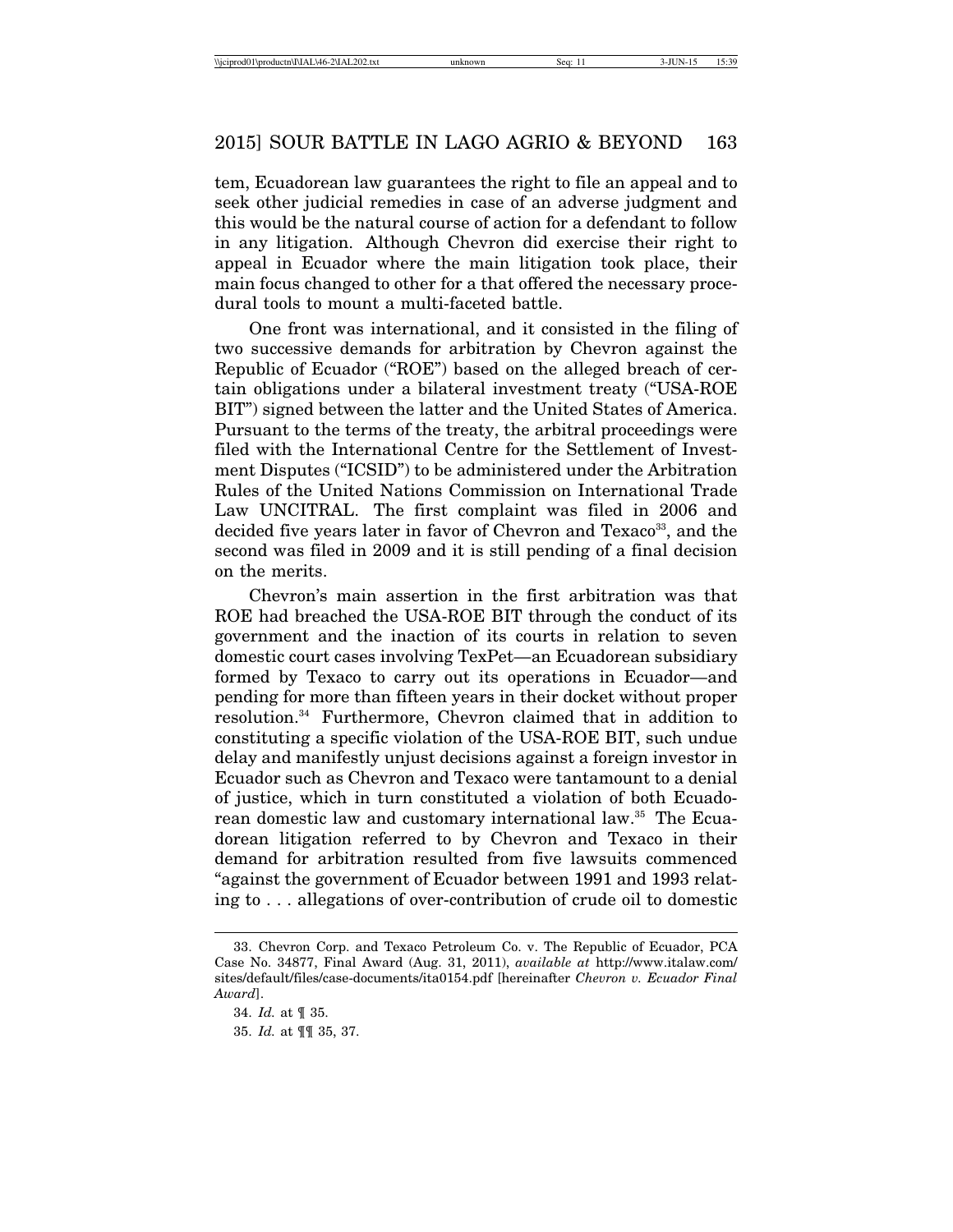consumption."36 In addition, there were two other cases "one relating to a *force majeure* issue (Case 8-92) and the other concerning the alleged breach of the 1986 Refinancing Agreement (Case 983-03)."37 The total amount in dispute in these seven cases was US \$553,456,850.81."38

Although none of the aforementioned Ecuadorean court cases appeared to have any direct connection with the environmental damages that formed the basis of Aguinda's tort action, they did arise out of the same underlying oil extracting activities between Texaco and the ROE in the Oriente region of Ecuador. As a result, it should come as no surprise that Chevron would use the circumstances surrounding these lawsuits to build their counter-attack in response to the Lago Agrio litigation, especially in a way that weaved the participation of the ROE into the theory of their case: that Aguinda's environmental litigation was nothing more than part of a corrupt enterprise to extort billions of dollars from the multinational oil company.<sup>39</sup> Bringing the ROE onboard and assigning it a role in Chevron's misfortunes in some other Ecuadorean litigation would later help Chevron build the foundation for the second ICSID arbitration filed in 2009, now in direct connection with the Aguinda litigation.<sup>40</sup>

The basis for this second arbitration was the alleged attempt of the ROE "to shift to Chevron Ecuador's own contractual share of liability for any remaining environmental impacts from the pre-1992 activities of the Consortium,"41 and "the responsibility for impact caused by Petroecuador's own oil operations since 1992, as well as impact caused by government-sanctioned colonization and agricultural and industrial exploitation of the Amazonian region."42 More specifically, Chevron asserted that "Ecuador has pursued a coordinated strategy with the Lago Agrio plaintiffs that

40. Chevron Corp. and Texaco Petroleum Co. v. The Republic of Ecuador, PCA Case No. 2009-23, Claimants' Notice of Arbitration (Sept. 23, 2009), *available at* http://www.italaw.com/sites/default/files/case-documents/ita0155\_0.pdf [hereinafter *Chevron v. Ecuador* Claimants' Notice].

41. *Id.* at ¶ 3.

42. *Id.*

<sup>36.</sup> *Id.* at ¶ 46.

<sup>37.</sup> *Id.*

<sup>38.</sup> *Id.* at ¶ 47.

<sup>39.</sup> Amended Complaint for Plaintiff at ¶ 1, Chevron Corp. v. Donziger et. al, 768 F. Supp. 2d 581 (S.D.N.Y. 2011) (No. 11 Civ. 0691) [hereinafter *Chevron's RICO Complaint*"] ("Over the course of several years, defendants, Steven Donziger and his co-defendants and co-conspirators have sought to extort, defraud, and otherwise tortuously injure plaintiff Chevron by means of a plan they conceived and substantially executed in the United States").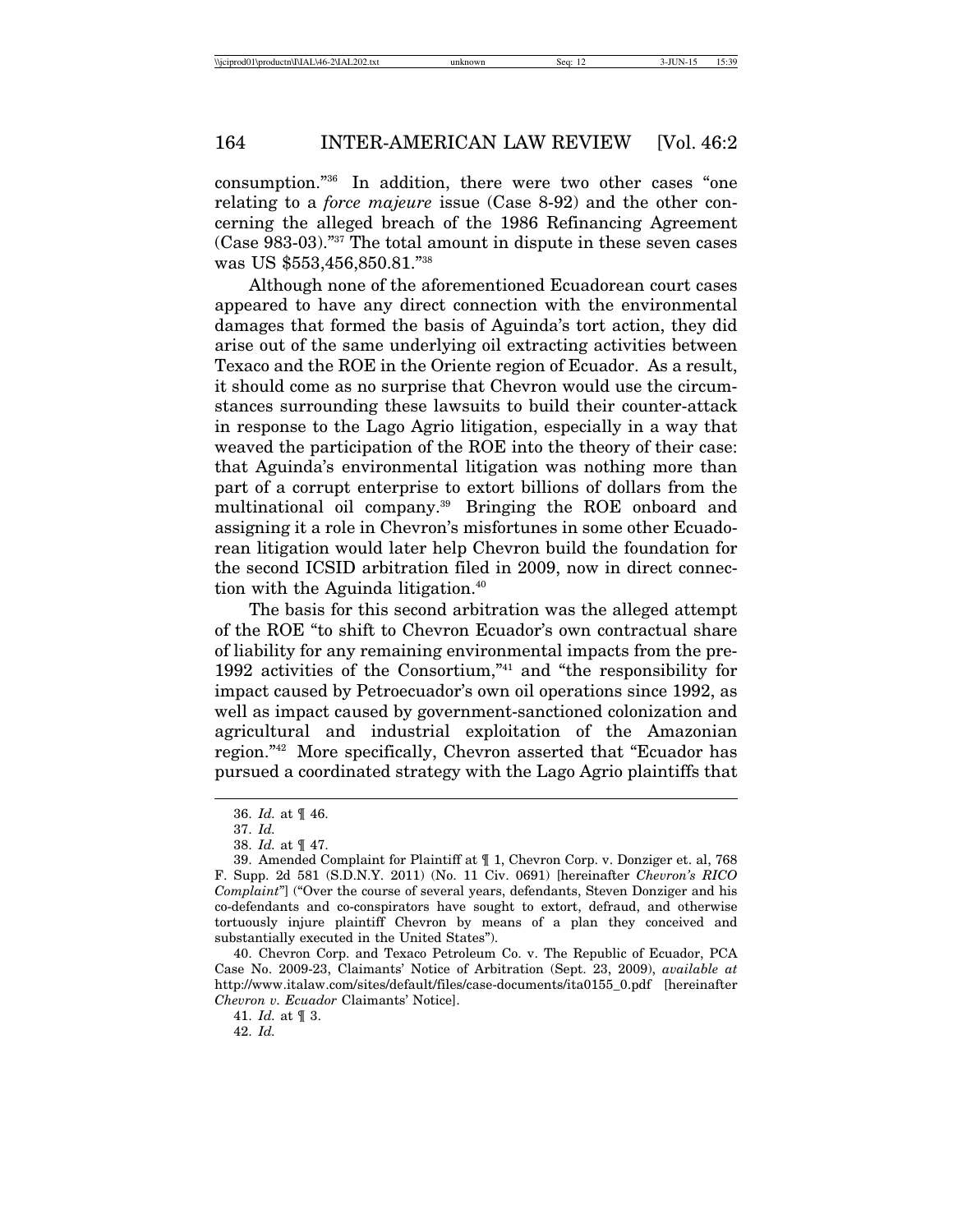involves Ecuador's various organs of State,"43 including the executive and judicial branches. Regarding the latter, the statement of claim accused the Ecuadorean courts of conducting "the Lago Agrio litigation in total disregard of Ecuadorean law, international standards of fairness, and Chevron's basic due process and natural justice rights, and in apparent coordination with the executive branch and the Lago Agrio plaintiffs."44 All of this, Chevron and Texaco concluded, "violates the terms of the Ecuador-United States BIT and the terms of the investment agreements between Ecuador and TexPet."45

On the other hand, the ROE has defended itself by alleging that Chevron's strategy is simply "to avoid responsibility for the degradation of the Ecuadorean Amazon"46 and that their use of arbitration as a collateral proceeding is "to avoid liability to parties not present here,"47 in reference to Aguinda and the other alleged victims.

Despite the fact that Aguinda and the other plaintiffs are not parties to the arbitration, with these proceedings Chevron clearly aimed to set the stage to seek interim measures directed at thwarting any adverse outcome resulting from the Aguinda litigation in the Sucumbios court. In fact, as early as April 1, 2010, and in several other occasions during the next few years, Chevron asked the arbitral tribunal to order the ROE to take all measures at its disposal to prevent or suspend the enforcement of any judgment adverse to Chevron originating from the court handling the Aguinda litigation.<sup>48</sup> So far, the arbitral panel has sided with Chevron on this issue, and as of the time of writing this article, has issued at least four interim awards ordering the ROE to take all measures to suspend enforcement of the US \$8.6 Billion Lago Agrio judgment.<sup>49</sup> The ROE has repeatedly argued that fulfilling

49. *See, e.g.*, Chevron Corp. and Texaco Petroleum Co. v. The Republic of Ecuador, PCA Case No. 2009-23, First Interim Award on Interim Measures (Jan. 25, 2012), *available at* http://www.italaw.com/sites/default/files/case-documents/ita0173.pdf;

<sup>43.</sup> *Id.* at ¶ 4.

<sup>44.</sup> *Id.*

<sup>45.</sup> *Id.* at ¶ 5.

<sup>46.</sup> Chevron Corp. and Texaco Petroleum Co. v. The Republic of Ecuador, PCA Case No. 34877, Track 2 Supplemental Counter-Memorial on the Merits of the Republic of Ecuador, (Nov. 7, 2014), *available at* http://www.italaw.com/sites/default/ files/case-documents/italaw4095.pdf [hereinafter *Chevron v. Ecuador* Supp. Counter-Memorial].

<sup>47.</sup> *Id.* at ¶ 1.

<sup>48.</sup> *See, e.g.*, Chevron Corp. and Texaco Petroleum Co. v. The Republic of Ecuador, PCA Case No. 2009-23, Claimants' Request for Interim Measures (Apr. 1, 2010), *available at* http://www.italaw.com/sites/default/files/case-documents/ita0159.pdf.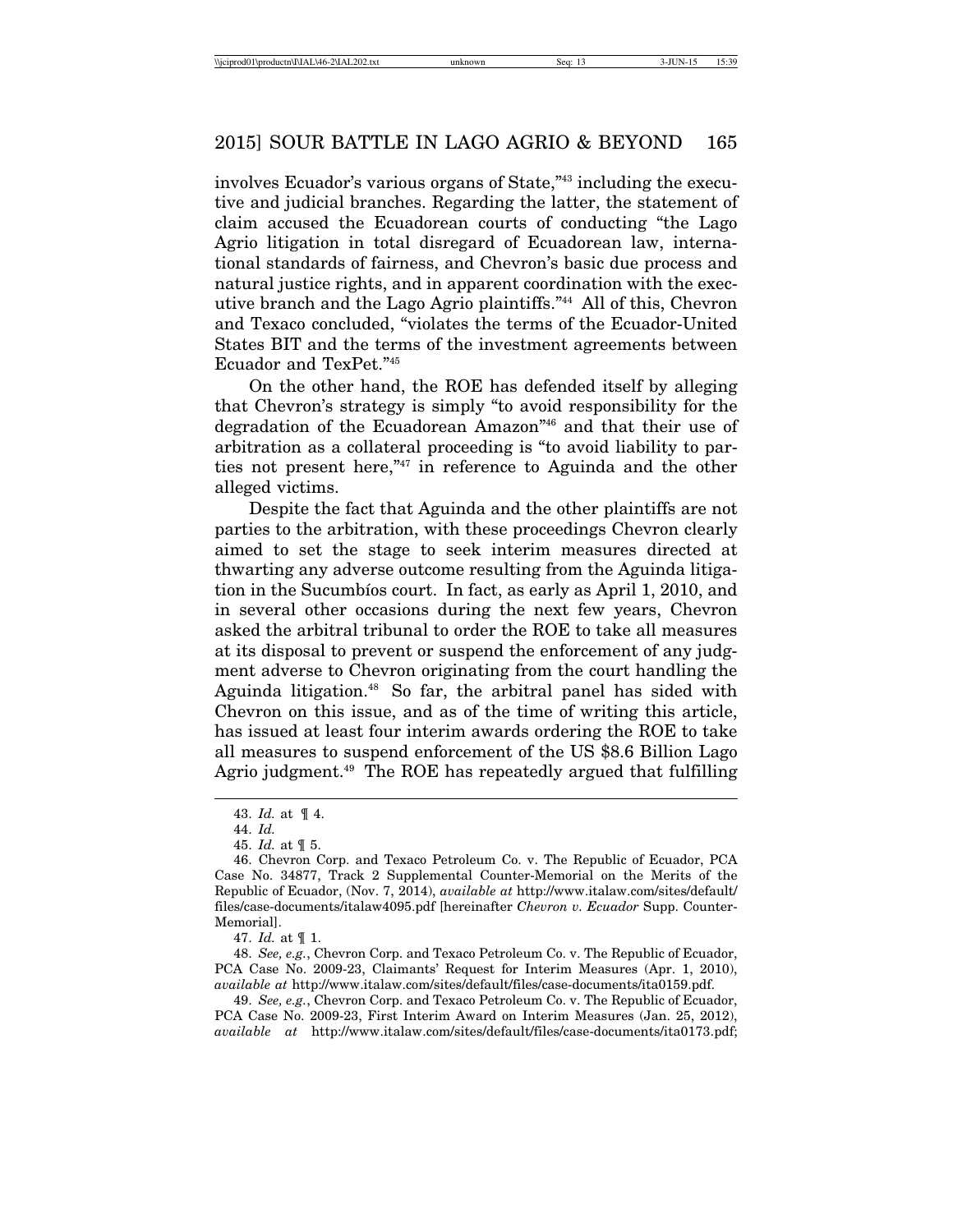Chevron's demands would violate the ROE's own Constitution and laws.50 The ROE has further asserted, "[e]ach measure would require circumventing established judicial procedure in direct violation of Article 168 of the Constitution. Such violations would lead to administrative, civil, and criminal liability for the entities or individuals who carried out the claimants' demanded interference with the judiciary."51

In light of the complexity and scope of the issues presented to the arbitral tribunal, since April of 2012, the proceedings were bifurcated so one track would be devoted to address the legal interpretation and legal effect of certain Settlement Agreements entered between the parties in 1995.<sup>52</sup> The second track, on the other hand, would be devoted to "all extant issues that may be required finally to decide the Parties' dispute."53 As mentioned earlier, the second BIT arbitration is still underway, and a decision on the merits is yet to be rendered. Notwithstanding, Chevron has relied on the jurisdictional authority of the arbitral tribunal to intensify their collateral attack geared to prevent Aguinda and others from collecting the US \$8.6 Billion judgment granted by the Sucumbios court in February of  $2011^{54}$ 

The use of an investment arbitration-related claim as a strategy to block the enforcement of a domestic court judgment was a creative move by Chevron's lawyers but also a sign of the times. In recent years, international arbitration and litigation have become more interdependent than ever before. The idea of inter-

51. *Id.* at 6.

Chevron Corp. and Texaco Petroleum Co. v. The Republic of Ecuador, PCA Case No. 2009-23, Second Interim Award on Interim Measures (Feb. 16, 2012), *available at* http://www.italaw.com/sites/default/files/case-documents/ita0174\_0.pdf; Chevron Corp. and Texaco Petroleum Co. v. The Republic of Ecuador, PCA Case No. 2009-23, Third Interim Award on Interim Measures (Feb. 27, 2012), *available at* http:// www.italaw.com/sites/default/files/case-documents/ita0175.pdf; Chevron Corp. and Texaco Petroleum Co. v. The Republic of Ecuador, PCA Case No. 2009-23, Fourth Interim Award on Interim Measures (Feb. 7, 2013), *available at* http://www.italaw .com/sites/default/files/case-documents/italaw1274.pdf.

<sup>50.</sup> *See, e.g.*, Chevron Corp. and Texaco Petroleum Co. v. The Republic of Ecuador, PCA Case No. 2009-23, Respondent's Letter to the Tribunal (Jan. 9, 2012), *available at* http://www.italaw.com/sites/default/files/case-documents/ita0172.pdf.

<sup>52.</sup> Chevron Corp. and Texaco Petroleum Co. v. The Republic of Ecuador, PCA Case No. 2009-23, Procedural Order No. 10 (Apr. 9, 2012), *available at* http:// www.italaw.com/sites/default/files/case-documents/ita0913.pdf.

<sup>53.</sup> *Id.* at ¶ 2.

<sup>54.</sup> Maria Aguinda y otros v. Chevron Corporation, Sentencia definitiva, Corte Provincial de Justicia Sucumbíos, Sala Unica de la Corte Provincial de Justicia de Sucumbíos, February 14, 2011, file 2003-0002 [hereinafter *Aguinda v. Chevron*, *Sucumb´ıos Judgment, February 14 2011*].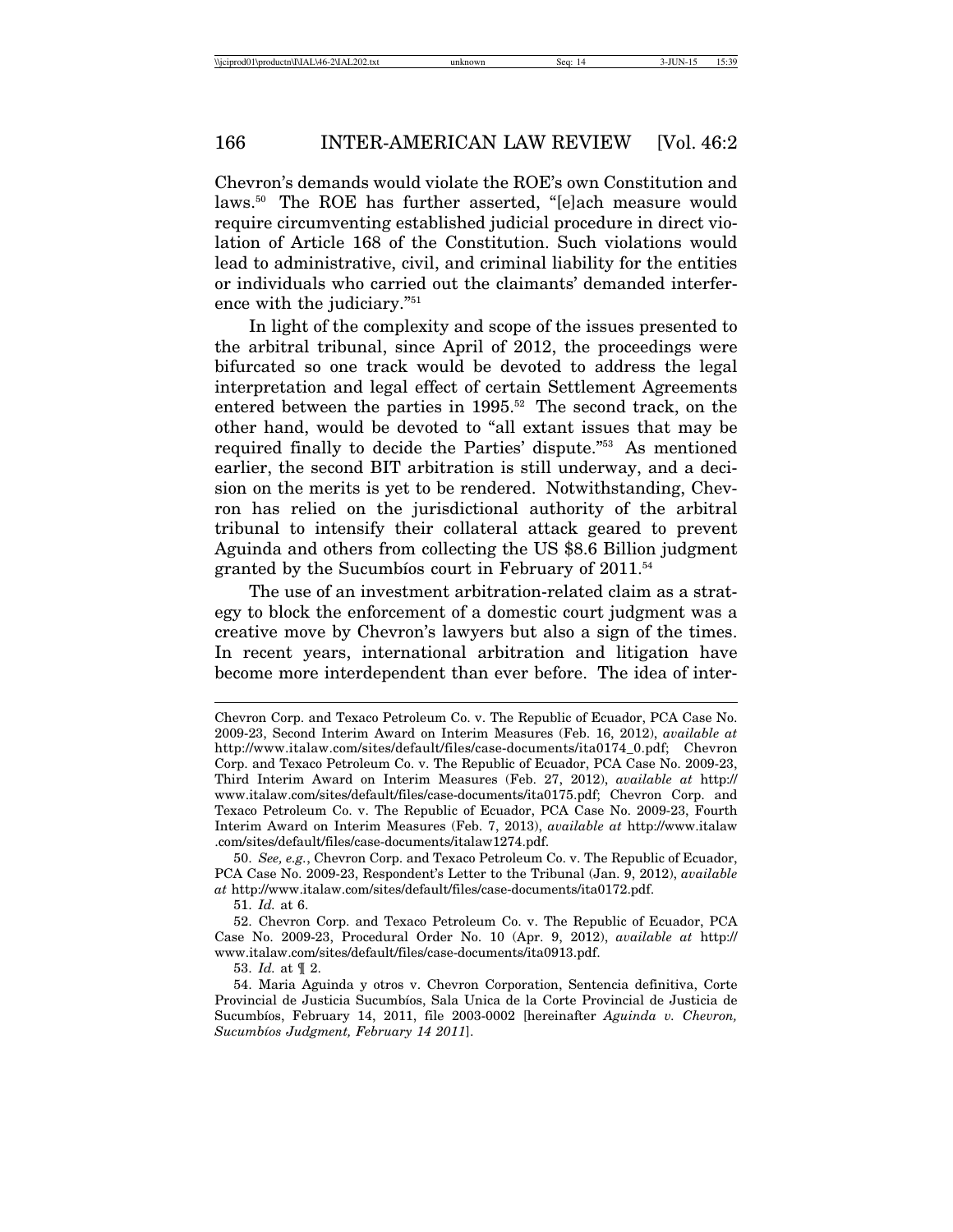national arbitration and transnational litigation as two separate and totally independent procedural avenues that can only be used in a mutually exclusive manner is not true anymore. National courts are essential in the life of international arbitration not only because they interpret and help carrying out the parties' will to submit themselves to arbitration and help ensure that the arbitral process goes without hiccups, but more importantly because they give effect—by way of granting recognition and enforcement—to the final awards issued by arbitral tribunals.

On the other hand, as we can learn from the Chevron-Ecuador legal saga, the power of arbitral tribunals can be used, in turn, to monitor the performance of national courts and other state organs, and—at least in theory—to protect the parties from judicial abuse, denial of justice, and offer them appropriate redress. Put more simply, national courts are relied upon to assist arbitral tribunals and guarantee that the proceedings go according to the parties' will, and conversely, arbitral tribunals can also be used to ensure that national courts act properly. The second arbitration commenced by Chevron against the REO is precisely geared to remedy a purported treaty violation stemming from actions attributed to Ecuador's national courts and other state organs. But even if Chevron were to prevail in its claims, the only apparent way for it to obtain satisfaction would be if a national court (presumptively, from Ecuador itself) agreed to recognize and enforce the award issued by the arbitral panel;<sup>55</sup> a typical catch-22 situation.56 In any case, and regardless of the ultimate outcome of the Chevron-Ecuador dispute, the use of arbitration in tandem with litigation, as opposed to as an alternative, might be attractive to certain parties who—like Chevron in this case—choose to combine different mechanisms as part of a broader strategy to pursue a specific goal.

As the legal battle between Chevron, Aguinda, and now the ROE expanded from one forum to another, the case gained more attention in the media. Taking advantage of the technology, each side launched or participated in dedicated websites, blogs, and print media. The pinnacle of this strategy was the making of a documentary film by director Joe Berlinger with financing from

<sup>55.</sup> *See* 330 UNTS 38, 49–51 (1958).

<sup>56.</sup> The term "catch-22" denotes a quandary that is unsolvable because of a problem inherent to that same situation. *Catch 22 definition*, OXFORD LEARNER'S DICTIONARIES, *http://www.oxfordlearnersdictionaries.com/us/definition/english/ catch-22* (last visited March 18, 2015).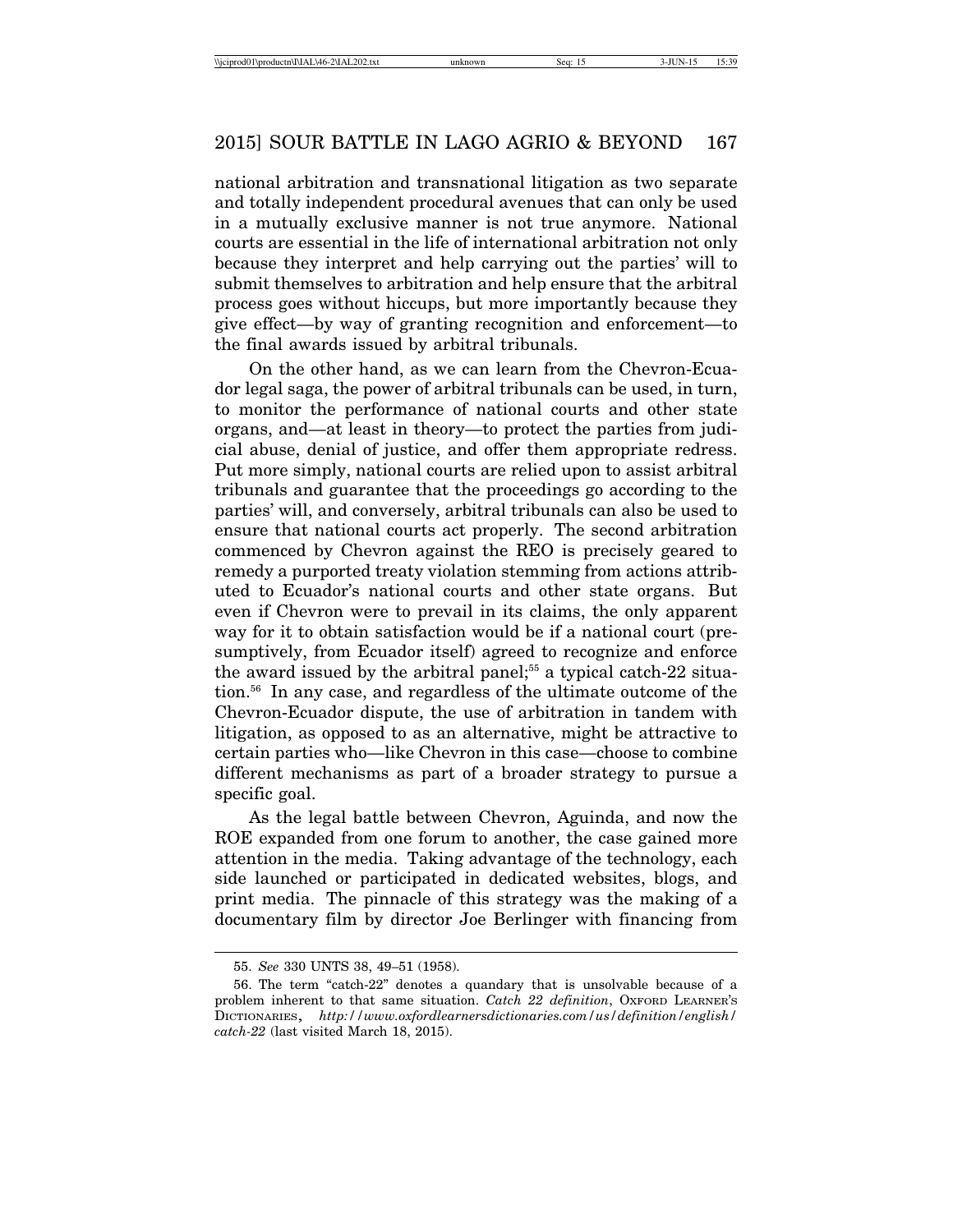Russell De Leon, one of the plaintiffs' supporters. The film was released on January of 2009 and entered into at least fifteen film festivals.<sup>57</sup>

As the film's main content was the progress of the legal case in Ecuador, many of the scenes showed meetings of plaintiffs' lawyers, and interviews with people involved in the litigation. After noticing the mismatch between certain scenes that originally appeared in the film but were cut from later versions, Chevron's lawyers sought a judicial order to obtain discovery from the film director, which resulted in a federal judge in the Southern District of New York ordering the release of hundreds of hours of outtakes for further use in the foreign proceedings pursuant to 28 U.S.C. § 1782.<sup>58</sup>

The result of this expedition was the exposure of numerous scenes showing Steven Donziger and other members of the plaintiffs' legal team engaged in ethically questionable behavior that further compromised the integrity of the Ecuadorean proceedings, and later served as the basis for one more lawsuit filed by Chevron in the same New York federal court that years earlier had dismissed the Aguinda litigation in favor of Ecuador. The new complaint, filed on February 1, 2011, was grounded in  $RICO<sup>59</sup>$  and based on Chevron's theory that all the activities led by Aguinda and others were part of an ongoing criminal organization to extort and defraud the multinational company with "a sham litigation in Lago Agrio, Ecuador, claiming to seek money damages from 'collective environmental rights' of the 'affected' 'communities' to remediate alleged petroleum contamination in Ecuador's Oriente region."60

The complaint named a long list of individuals as co-defendants and co-conspirators led by United States plaintiff lawyer Steven Donziger; other American law firms such as Kohn Swift & Graf, P.C., Emery Celli Brinckerhoff & Abady, LLP, Motley Rice LLC, and Patton Boggs LLP; the environmental firm Stratus Consulting and its principals; several environmental activists including Amazon Watch and Rainforest Action Network; public relations consultants; third party funders; and several Ecuado-

<sup>57.</sup> Awards and Festivals, CRUDE: A JOE BERLINGER FILM, http://www.crudethe movie.com/awards-and-festivals, (last visited March 18, 2015).

<sup>58. 28</sup> U.S.C. § 1782 (2012).

<sup>59. 18</sup> U.S.C. §§ 1961-1968 (2012).

<sup>60.</sup> Amended Complaint at 3, *Chevron Corp. v. Donziger,* 886 F. Supp. 2d 235 (S.D.N.Y. 2012) (No. 11 Civ. 0691).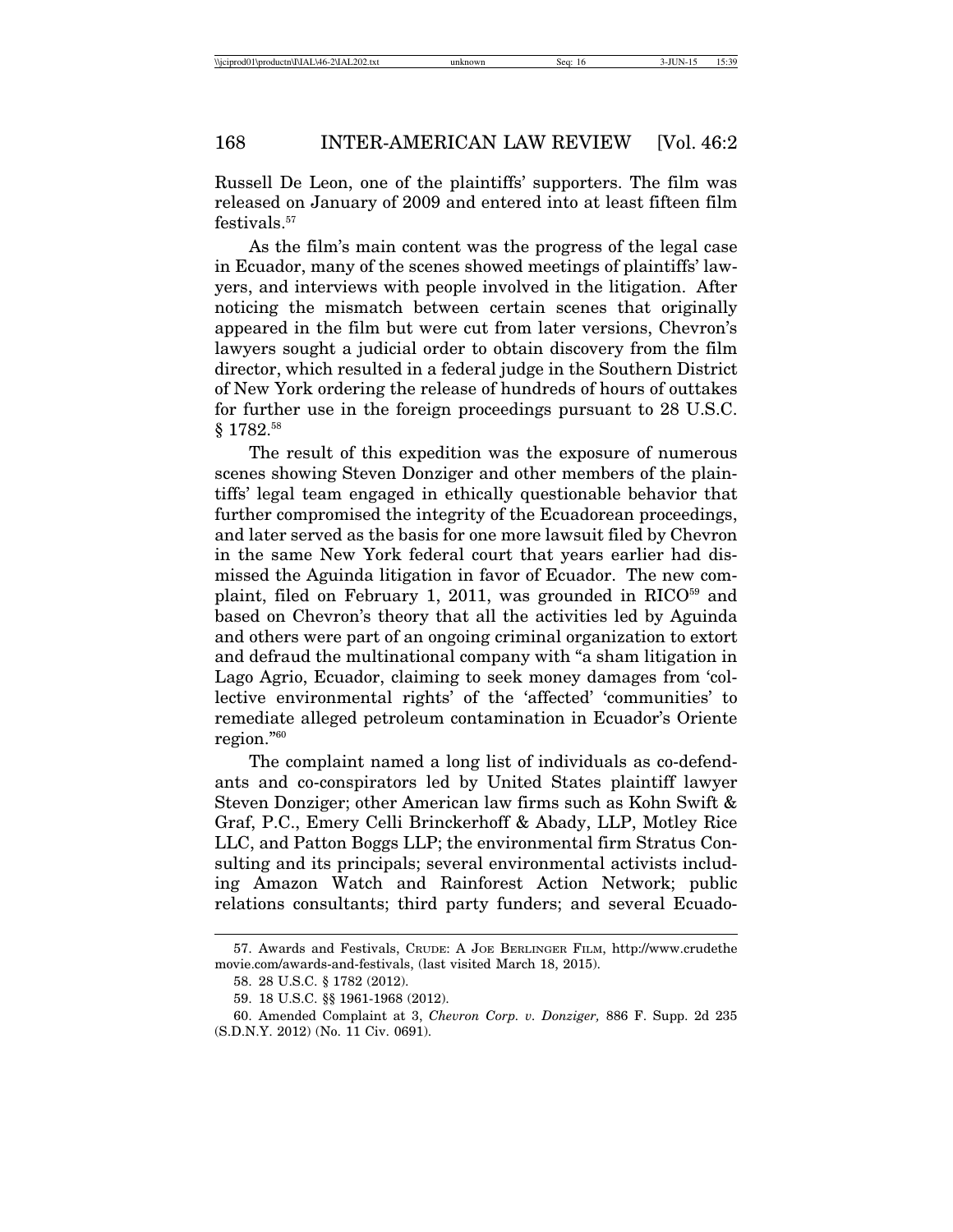rean nationals.<sup>61</sup> The two-hundred-page complaint filed by Chevron merely days prior to the Lago Agrio judgment being handed down in Ecuador, described in great detail many instances of alleged fraud, corruption, misrepresentation, pressure tactics, and collusion with Ecuadorean government officials, obstruction in United States courts, and falsification of documents. The complaint listed nine claims for relief, including fraud, tortious interference with contract, trespass to chattels, unjust enrichment, civil conspiracy, violation of New York Judiciary Law §487, and a declaratory judgment that the decision issued by the court of Sucumbíos against Chevron is unenforceable and nonrecognizable.

The last claim for relief listed in the complaint was undoubtedly the most important piece toward advancing Chevron's immediate goals, for it aimed directly at blocking the recognition and enforcement of the impending Ecuadorean judgment in the United States. At the same time of filing the RICO Complaint, Chevron also brought an action against the legal representatives of the Ecuadorean plaintiffs seeking preliminary injunction principally to bar enforcement outside of ROE of multibillion dollar judgment entered against corporation in Ecuadorean provincial court.<sup>62</sup> Chevron's request offered a detailed recount of how Ecuador lacked impartial courts that violated international and domestic due process, and how plaintiffs had engaged in fraudulent activities to procure a judgment against Chevron.<sup>63</sup> Despite the gravity of these allegations, Chevron's petition had a fundamental problem because, at the time of filing the request for preliminary injunction, there was simply no Ecuadorean judgment; the Sucumbios court had not issued it yet. The judgment did not come out until February 14, 2011, i.e. two weeks after Chevron's preemptive request against it.

Roughly a month later, the New York Court issued a lengthy order whereby it granted a preliminary injunction "against all defendants other than Stratus Consulting, Douglas Beltman and Ann Maest,"64 and thereby enjoined and restrained them "from directly or indirectly funding, commencing, prosecuting, advancing in any way, or receiving benefit from any action or proceeding, outside the Republic of Ecuador, for recognition or enforcement of

<sup>61.</sup> *Id.* at 1.

<sup>62.</sup> *See Donziger,* 886 F. Supp. 2d at 594.

<sup>63.</sup> Chevron Corp. v. Naranjo, 667 F.3d 232, 240 (2d Cir. 2012).

<sup>64.</sup> *See Donziger,* 886 F. Supp. 2d at 660.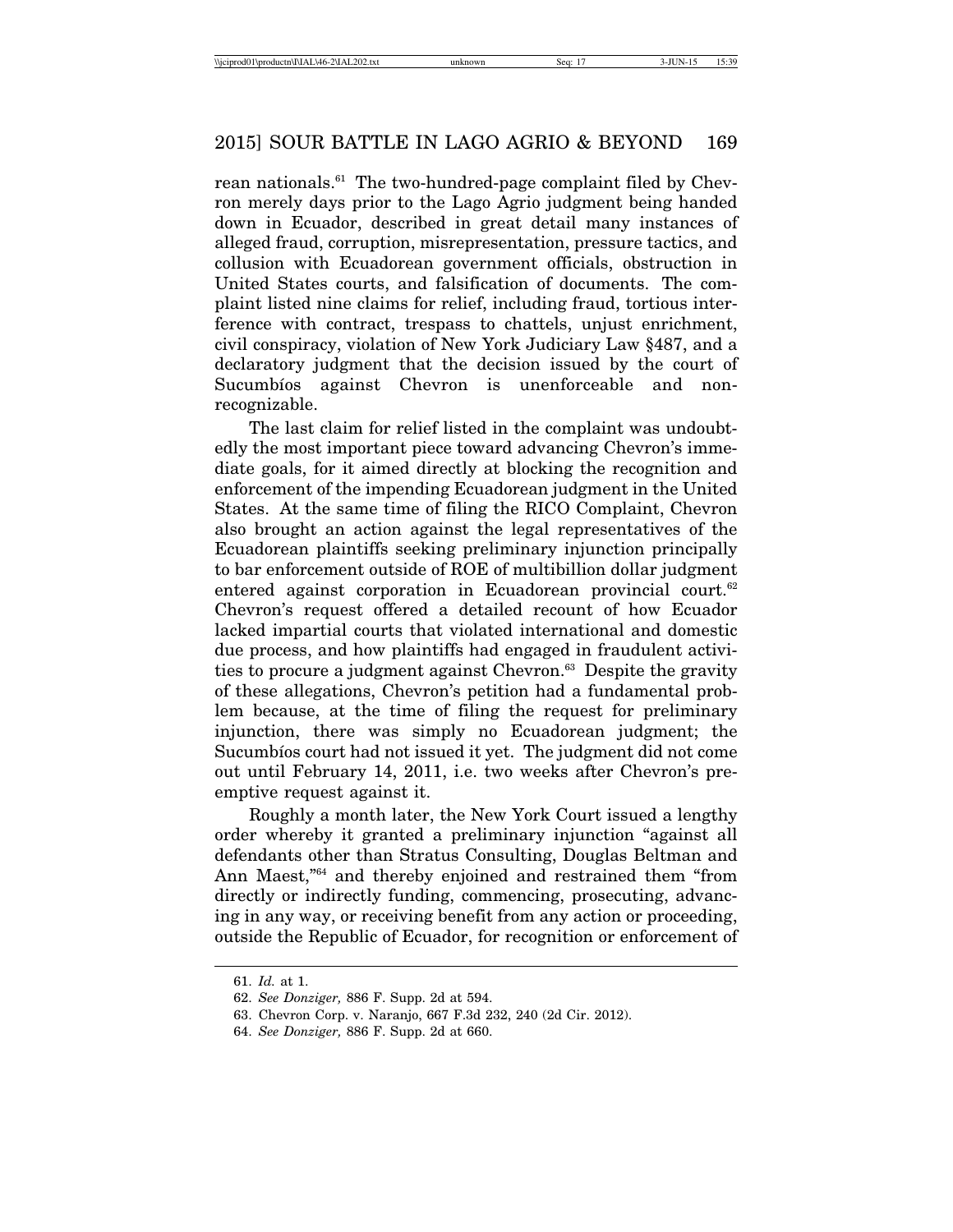the Judgment previously rendered in *Maria Aguinda y otros v. Chevron Corporation, No. 002-2003* (. . .) or any other judgment that hereafter may be rendered in the *Lago Agrio Case* by that court or by any other court in Ecuador in or by reason of the *Lago Agrio Case . . . ."*<sup>65</sup> The District Court's decision was appealed by the plaintiffs' lawyers, and after briefing, the Court of Appeals for the Second Circuit of New York reversed the Order and vacated the preliminary injunction, concluding that Chevron's theory of New York's Uniform Foreign Money Judgments Recognition Act did not support the injunction it sought.<sup>66</sup>

After analyzing the facts and circumstances of the case, the Court of Appeals noted "the Recognition Act nowhere authorizes a court to declare a foreign judgment unenforceable on the preemptive suit of a putative judgment-debtor."67 The Court was troubled by the fact that the finality, conclusiveness, and enforceability of the Ecuadorean judgment did not precede the invocation of the Recognition Act, therefore leaving the injunction with no legal basis.68 Moreover, such basis could only exist when "judgmentcreditors affirmatively seek to enforce their judgment in a court governed by New York or similar law."69 With regard to the overreaching effect of the District Court's injunction beyond the territory of the United States, the Court of Appeals concluded that the District Court had abused its discretion, and then established that "permitting such speculative declaratory relief would encourage efforts by parties to seek a res judicata advantage by litigating issues in New York in order to obtain advantage in connection with potential enforcement efforts in other countries."70

Despite the setback caused by the reversal of the preliminary injunction, the RICO litigation continued its course, and after a very intense trial on March 4, 2014, the District Court issued a 497-page opinion whereby it granted Chevron total relief.<sup>71</sup> The ruling determined that the lawyers who represented Aguinda and others "procured the judgment by fraud and through violation of the RICO statute,"72 and therefore enjoined them "from instituting

<sup>65.</sup> *Id.*

<sup>66.</sup> *Naranjo*, 667 F.3d at 239.

<sup>67.</sup> *Id.* at 240.

<sup>68.</sup> *Id.* at 242.

<sup>69.</sup> *Id.*

<sup>70.</sup> *Id.* at 245-46.

<sup>71.</sup> *See generally* Chevron Corp. v. Donziger, 974 F. Supp. 2d 362 (S.D.N.Y. 2014) (hereinafter SDNY's RICO Decision March 4, 2014).

<sup>72.</sup> *Id.* at 481.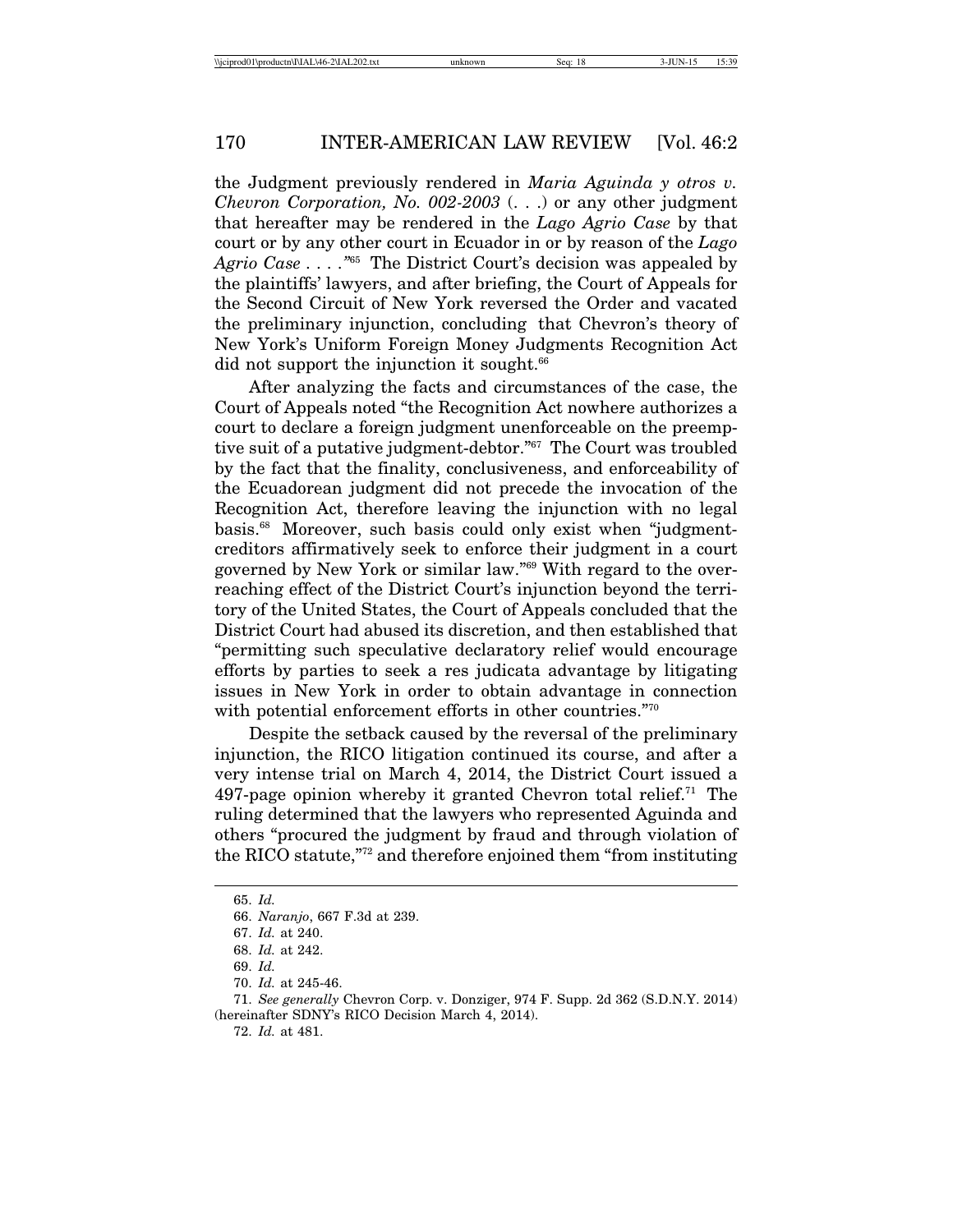any enforcement proceedings in the United States."73 Furthermore, the District Court created a constructive trust for Chevron's benefit on any rights, including legal fees, other payments, and property pertaining to Donziger and his other co-defendants in connection with the Lago Agrio litigation.<sup>74</sup> The co-defendants filed an appeal, which as of March 2015, is still pending.

As early as 2004, prior to Chevron's anti-enforcement strategy in the judicial and international arbitration realms, the multinational oil company had begun mounting a political and economic pressure campaign against the ROE consisting, among other things, of the filing before the Office of the United States Trade Representative of a Petition Requesting Withdrawal or Suspension of the Designation of Ecuador as an Andean Trade Preference Act Beneficiary Country.75 The petition, which Chevron has repeatedly filed roughly every four years, is based on the alleged questionable conduct of the Ecuadorean government in failing to abide by their obligations to recognize and respect the rights of Chevron as a United States citizen.

In the last iteration of Chevron's petition, submitted in 2012, the American company based its request for sanctions on "Ecuador's failure to act in good faith in recognizing as binding or in enforcing an award in the pending Chevron v. Ecuador arbitration," and on their "gross improprieties and denials of basic fairness and due process," during the handling of the Lago Agrio litigation by Ecuadorean courts.<sup>76</sup> These acts, Chevron concluded, had caused Ecuador to cease "to meet the criterion requiring it to act in good faith in recognizing as binding and enforcing an arbitral tribunal's award," and thus justified its withdrawal from the list of ATPA beneficiary countries.<sup>77</sup>

While Chevron has continued to broaden its counterattacks against the Lago Agrio plaintiffs, the ROE, and all persons who assisted them in this legal saga, Aguinda and the rest of the indig-

<sup>73.</sup> *Id.* at 479.

<sup>74.</sup> *Id.* at 478.

<sup>75.</sup> Petition Requesting Withdrawal or Suspension of the Designation of Ecuador as an Andean Trade Preference Act Beneficiary Country from Chevron Corporation, Country submitted to Mr. Bennett Harman, Chairman of the Andean Subcommittee, Trade Policy Staff Committee, Office of the United States Trade Representative (September 17, 2012), available at https://lettersblogatory.com/wp-content/uploads/ 2012/09/Chevron-comment.pdf (hereinafter Chevron's ATPA Petition Against Ecuador).

<sup>76.</sup> *Id.* at ¶ 4.

<sup>77.</sup> *Id.* at ¶ 11; *see also* Andean Trade Preference Act, or "ATPA" 19 U.S.C. § 3202 (2012).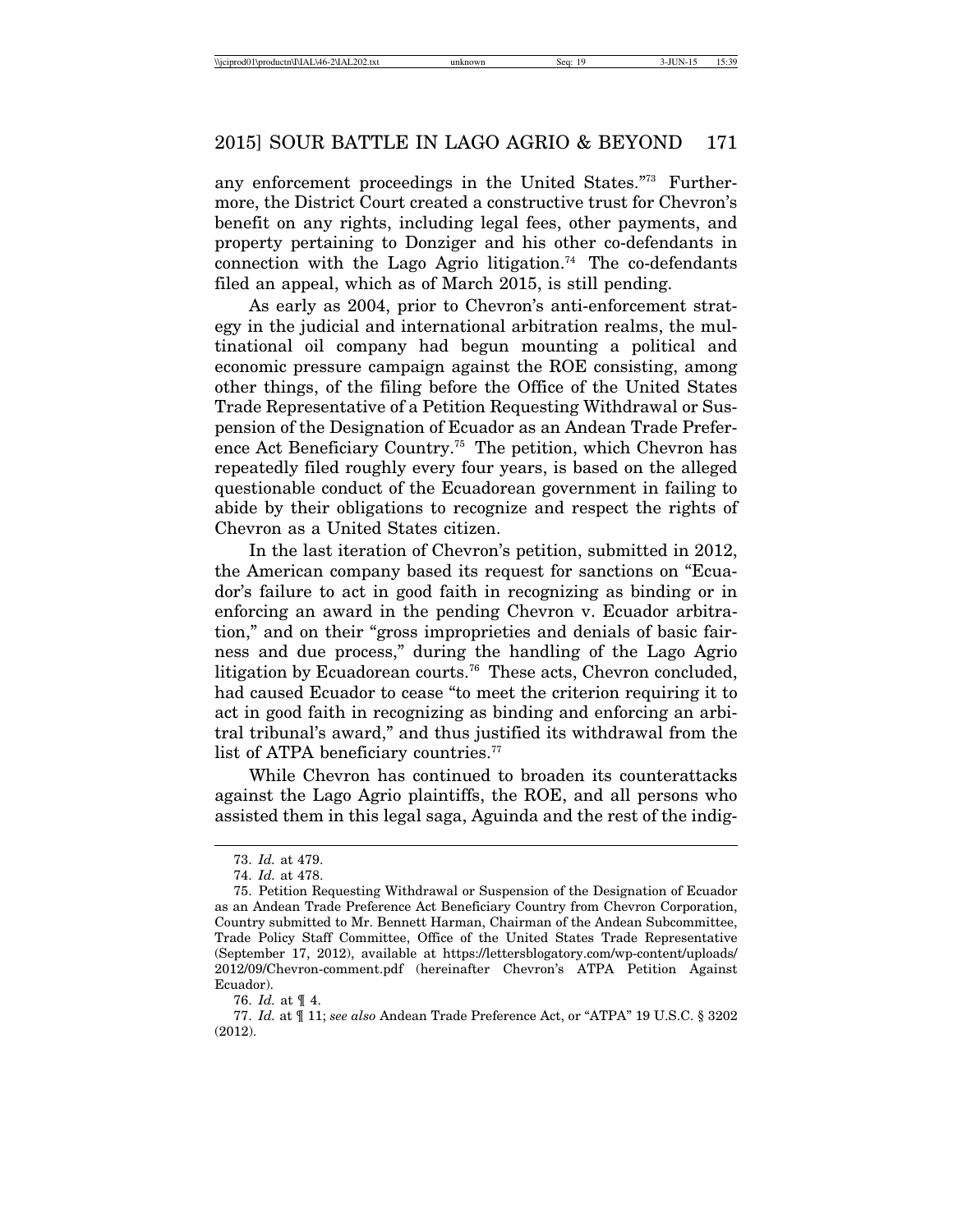enous peoples from Ecuador have struggled to obtain the recognition and enforcement of the 2011 judgment that made Chevron liable for Texaco's conduct in the Ecuadorean Amazon. Recognition and enforcement efforts have been sought in Argentina, Brazil and Canada, with no results to this date.78 Aguinda's quest for justice appears to have fallen through a rabbit hole of sorts and into a surreal world where the center of attention has been progressively drifting away from the environmental tort action that brought the parties to seek judicial remedies in the first place.

Largely due to Chevron's multifaceted counter attack strategy, what started as a group action for the protection of environmental and related rights more than two decades ago has morphed into something entirely different that goes beyond the simple attempt to block the recognition of a foreign judgment. To anyone following the intricate Chevron Ecuador legal saga, upon every new twist, this case appears to be much less about the protection of collective rights than it is about the display of seemingly unlimited litigation resources, creative lawyering, political power, and the maneuvering of dispute processing mechanisms and fora in the pursuit of self-interested goals. Notwithstanding this deviation, it is still worthwhile looking at the Aguinda litigation in the realm of the protection of collective rights in Ecuador, and we now turn to it.

### III. THE ELUSIVE PROTECTION OF DIFFUSE RIGHTS IN ECUADOR

As mentioned in the previous section, the Ecuadorean action filed on behalf of Aguinda and others against Chevron in 2003 was novel. EMA was the first statute of its nature adopted by the South American nation. It was also the first time anyone other than the government was given standing to bring an action created to protect collective interests and seek compensation and not just injunctive relief.79 Furthermore, EMA allowed the plaintiff of an environmental group action to pursue their claim through summary and verbal proceedings as opposed to the long ordinary trial.80 The statute also broadened the scope of judicial authority by allowing the judge to calculate the amount of damages to be awarded, allocate any monies directly to the victims, and desig-

<sup>78.</sup> For a detailed discussion about the enforcement actions, *see G´omez, Global Chase*, *supra* note 7. **R**

<sup>79.</sup> LEY DE GESTION´ AMBIENTAL, Law No. 99-37, art. 43.

<sup>80.</sup> *Id.*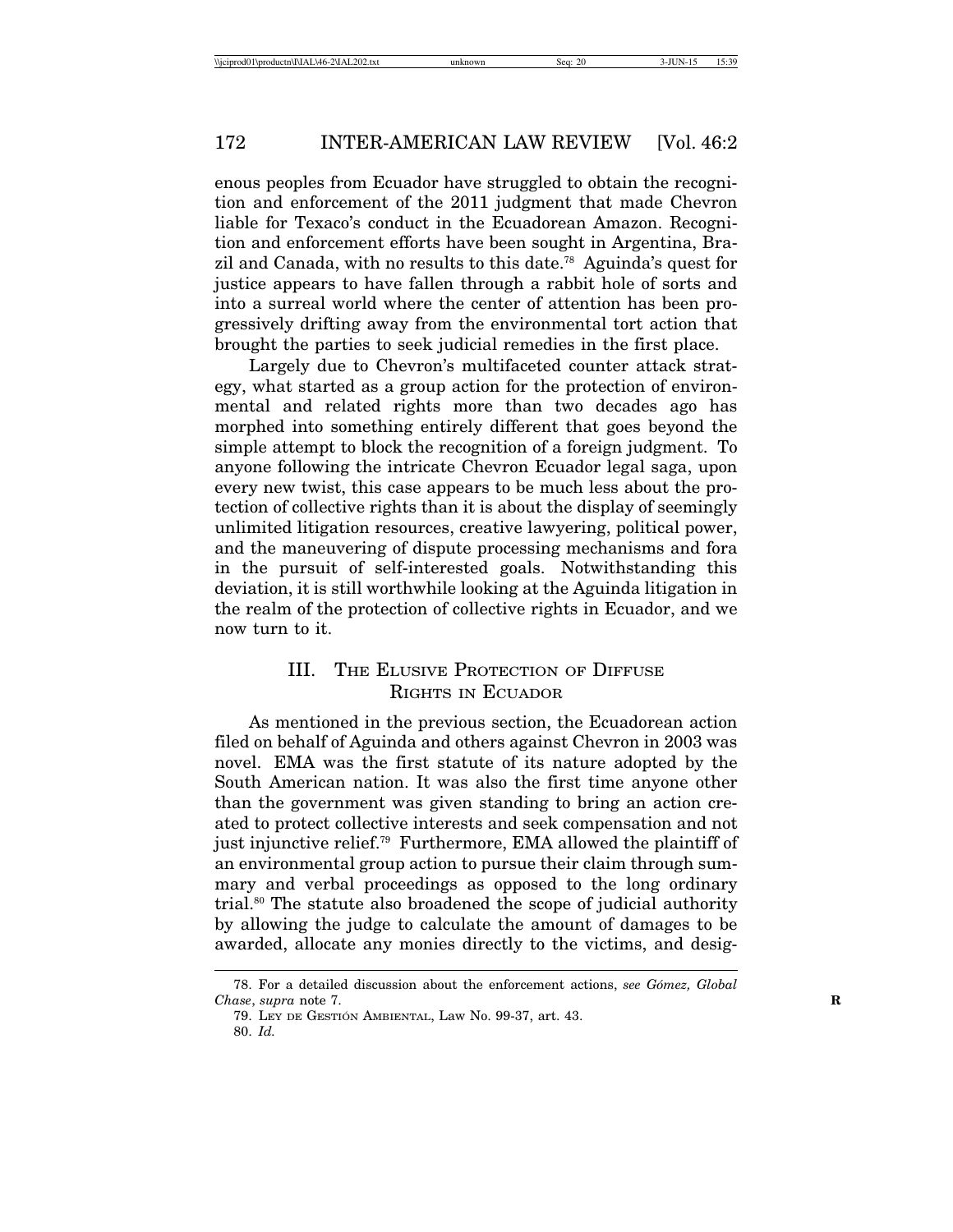nate a third party to carry out any activities or reparations needed.<sup>81</sup> This specific feature of EMA could be deemed as opening the door to judicially supervised remedies in Ecuador. Finally, as a way to stimulate the filing of group actions for the environment, EMA gave plaintiffs the right to collect a fee equivalent to ten percent of the total monies awarded for damages. $82$ 

Regardless of whether EMA resulted from the lobbying efforts of the Lago Agrio plaintiffs or some of their supporters,<sup>83</sup> the passage of the statute was undoubtedly a positive signal. For one, it helped bring Ecuador up to speed with several other countries in the region such as Brazil and Colombia, which had already embraced group litigation in one form or another.<sup>84</sup>

The availability of EMA was also one of the main reasons why the United States court considered Ecuador as an adequate alternative forum and dismissed the Aguinda class action back in 2001.85 The movement toward the enactment of class action-like procedures in Latin America for the protection of individual, collective, and diffuse rights had begun as early as the nineties during the wave of constitutional reforms, $86$  but the adoption of specific legislation took much longer.<sup>87</sup> As a result, despite an increasingly active policy debate on the need to enable aggregate litigation in the region, Latin American parties were still attracted to United States courts and to the perceived advantages of the American legal system.<sup>88</sup>

Another positive trait of EMA was the fact that by giving anyone standing to sue and not just to the direct victims, EMA created a mechanism of public participation whereby the citizenry was empowered to protect the environment.<sup>89</sup> Moreover, the right to file a collective action was granted not only to individuals, but also to any entity or group, thus opening the possibility to advocacy groups and non-governmental organization to become effectively engaged in litigation. In addition to the statutory remedies created by EMA, Ecuadorean citizens retained the possibility of

<sup>81.</sup> *Id*.

<sup>82.</sup> *Id.*

<sup>83.</sup> *See* SAWYER, *supra* note 24, at 77; *see also* SDNY's RICO Decision March 4 2014, *supra* note 71, at 15.

<sup>84.</sup> *See generally G´omez, Group Litigation in Latin America*, *supra* note 11 (discussing in detail the development of aggregate litigation in Latin America).

<sup>85.</sup> *See* Aguinda, Dismissal Stipulation and Order, *supra* note 21.

<sup>86.</sup> *Id*. at 492.

<sup>87.</sup> *Id*.

<sup>88.</sup> *Id*. at 493.

<sup>89.</sup> *Id.* at 29, 41, 42.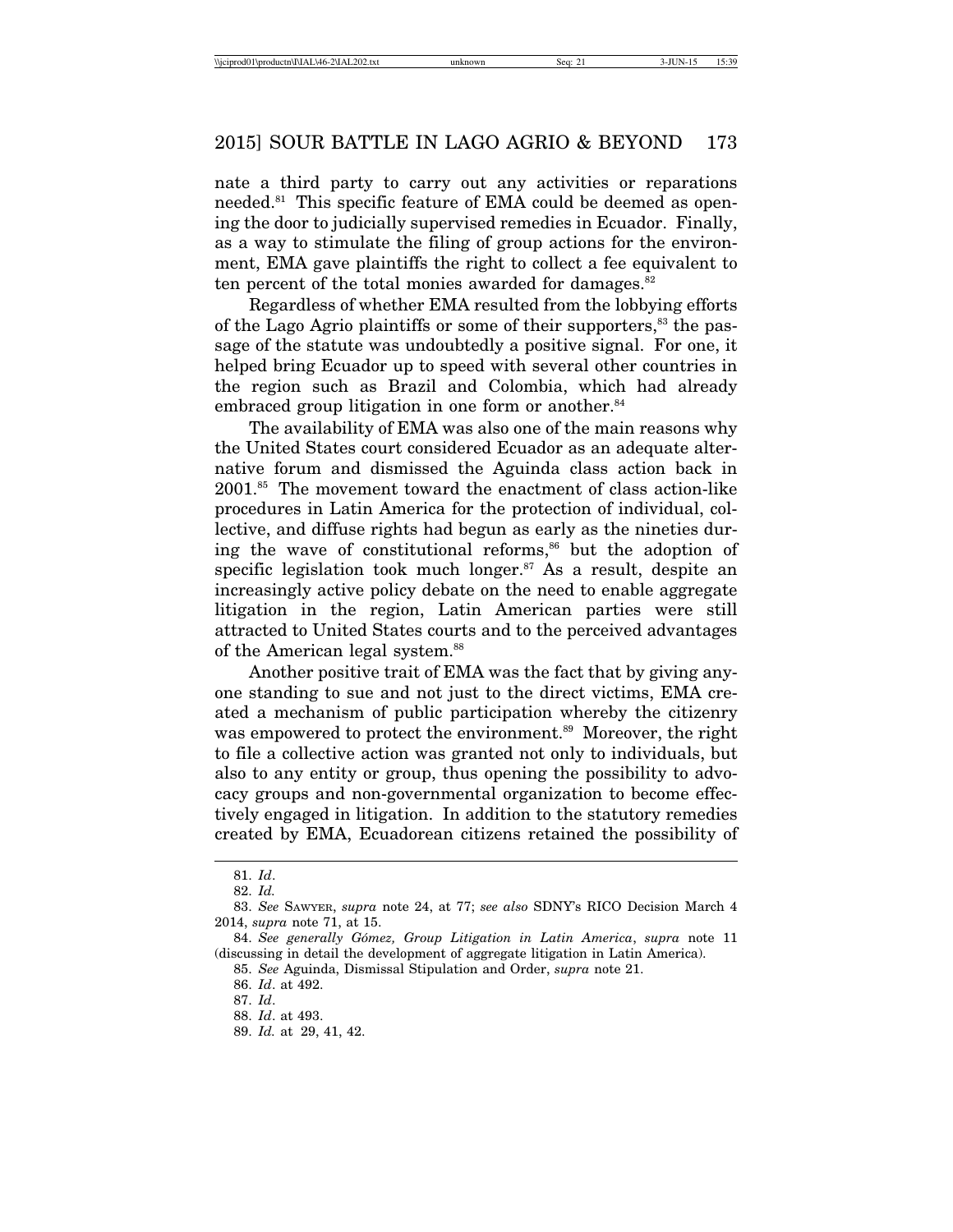filing an extraordinary writ of amparo where violations are deemed to have affected the Constitution.<sup>90</sup>

Given the high stakes of the Aguinda litigation, the handling of a seemingly straightforward collective action set forth in article 43 of EMA became a gargantuan enterprise for the Lago Agrio court. Besides a series of preliminary objections submitted by Chevron alleging the lack of jurisdiction of the Sucumbios court and the lack of standing of Chevron, $91$  one of the most hotly debated issues was the appointment of an expert to assist the judge in determining the extent of the harm attributed to Chevron, so he could then calculate the damages. After a highly contentious exchange between the parties and multiple attempts to attack the credibility of the parties' own experts, $92$  the presiding judge appointed Richard Cabrera, who, after carrying out multiple site inspections, issued a report that served as the basis for the trial court's decision.<sup>93</sup> Unsurprisingly, Chevron's lawyers aggressively contested the report, which assessed damages for US \$27 billion. The challenge was not only to the report and its methodology, but also, more importantly, to the alleged misconduct of expert Cabrera during the litigation, and to the possibility that his report might have been ghostwritten by plaintiffs.<sup>94</sup> These and other allegations of serious misconduct were later used in the RICO proceedings in the United States to demonstrate Chevron's assertions of widespread fraud and corruption.<sup>95</sup>

The final judgment issued by the Sucumbios court was deemed to prove the harm attributed to Chevron, and devised three types of remedies: principal measures (*medidas principales*) "destined to restore the natural resources to their original state as soon as possible";<sup>96</sup> supplementary measures (*medidas complementarias*), which aim to "offer compensation when restoration is not possible and compensate for the time passed without remedy",<sup>97</sup> and; mitigation measures (*medidas de mitigación*), geared to "reduce and attenuate the effect of damages that are impossible to remedy." The court devised a detailed scheme to materialize its

<sup>90.</sup> *Id*. at art. 41.

<sup>91.</sup> Aguinda v. Chevron, Sucumbíos Judgment, February 14 2011 at 3.

<sup>92.</sup> *See* Chevron RICO Complaint, *supra* note 39, at 19-22.

<sup>93.</sup> *Id*. at 62.

<sup>94.</sup> Theodore J. Boutrous, Jr., *Ten Lessons from the Chevron Litigation: The Defense Perspective*, 1 STAN. J. COMPLEX LITIG. 199, 224 (2013).

<sup>95.</sup> *See* Chevron RICO Complaint, *supra* note 39, at 47.

<sup>96.</sup> *Aguinda v. Chevron,* Sucumb´ıos Judgment, February 14, 2011, at 177. 97. *Id*.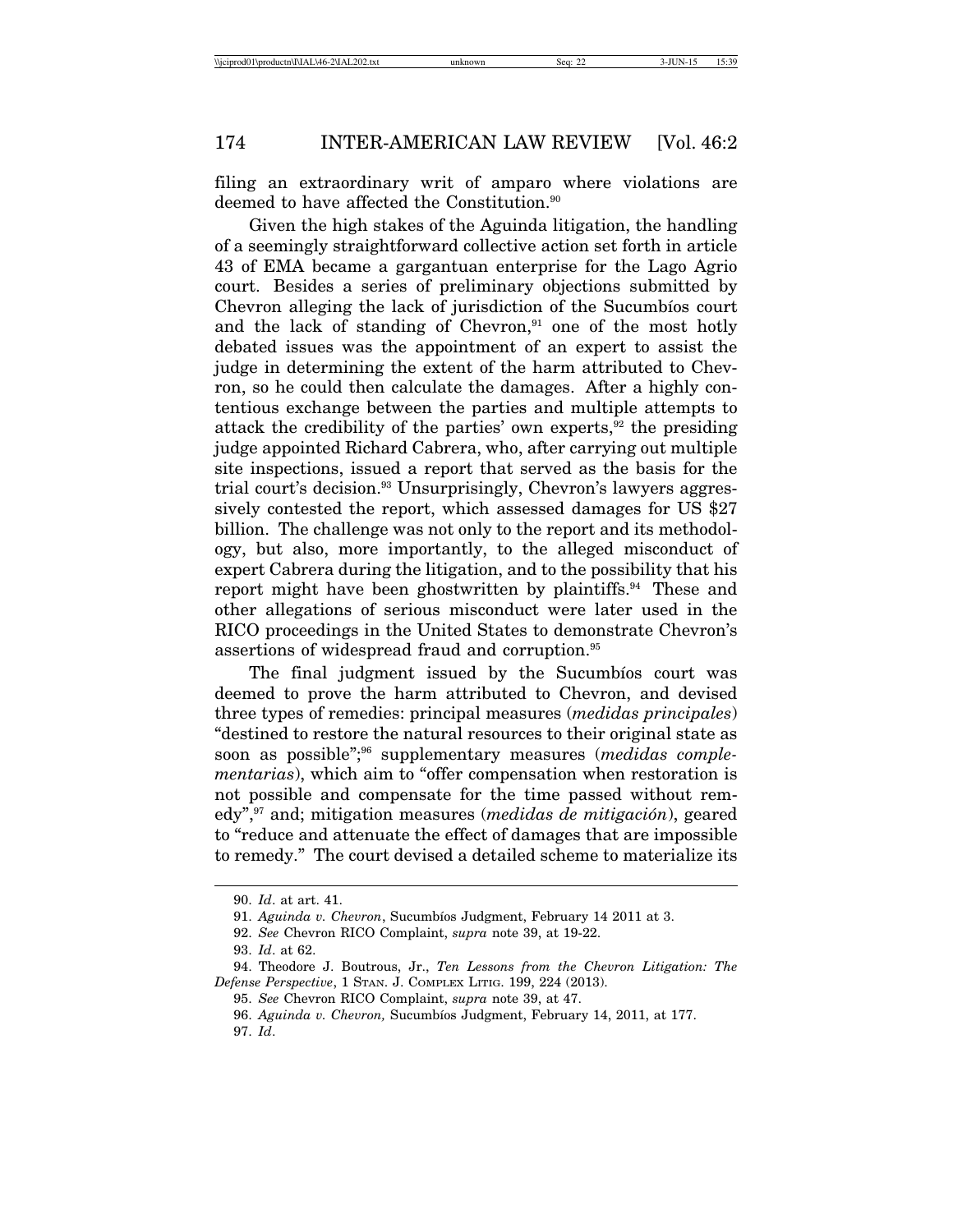award, including an order to establish a health program to benefit the affected communities,<sup>98</sup> and a mitigation plan for harms inflicted on the culture of the indigenous groups affected by Texaco's activities.99

In order to administer the award monies, the court ordered the plaintiffs to establish a trust fund within sixty days of the judgment in favor of the Amazon Defense Front (*Frente de Defensa de la Amazonía, or ADF*), or the persons designated by ADF. ADF is a non-governmental private organization formed in 1994 to organize and protect the rights of those affected by oil operations in the Orellana and Sucumbios provinces of the Oriente region.100 The Ministry of Social Welfare of Ecuador approved ADF in 1998, and twenty other organizations are members.101 Even though the use of judicially created compensation funds is commonplace in United States mass tort litigation,  $102$  the establishment of a compliance mechanism that involved an entity such as ADF was unprecedented in Ecuador.

The potential advantages of this solution included the possibility of allowing the victims to obtain a direct benefit from the judgment, the legitimacy of the mechanism, and the possibility of having external agencies oversee the remediation process. Notwithstanding, the Sucumbios court did not make the system accountable, nor did it implement a monitoring mechanism to evaluate and supervise the ADF and its representatives. Also, by allowing ADF to name a third party to administer the funds and carry out the remediation, the court left open the door to potential mismanagement and manipulation by the parties.

The purported control of ADF by Donziger and his associates is precisely what Chevron alleged during the RICO litigation, and what the federal judge observed in its decision to allow the fraud claims.103 In order to show the existence of a conflict of interest between ADF and the Lago Agrio plaintiff, the United States judge in charge of the RICO case also highlighted that the head of

<sup>98.</sup> *Id*.

<sup>99.</sup> *Id*. at 183-84.

<sup>100.</sup> THE FRONT FOR THE DEFENSE OF THE AMAZON, http://www.ecuanex.net.ec/fda/ fda.htm

<sup>101.</sup> *Id*.

<sup>102.</sup> *See, e.g.,* Linda S. Mullenix & Kristen B. Stewart, *The September 11th Victim Compensation Fund: Fund Approaches to Resolving Mass Tort Litigation*, 9 CONN. INS. L.J. 121 (2002-03); Linda S. Mullenix, *Prometheus Unbound: The Gulf Coast Claims Facility as a Means for Resolving Mass Tort Claims – A Fund Too Far*, 71(3) LA. L. REV. 819 (2011).

<sup>103.</sup> *See* SDNY's RICO Decision March 4 2014, *supra* note 71, at 16.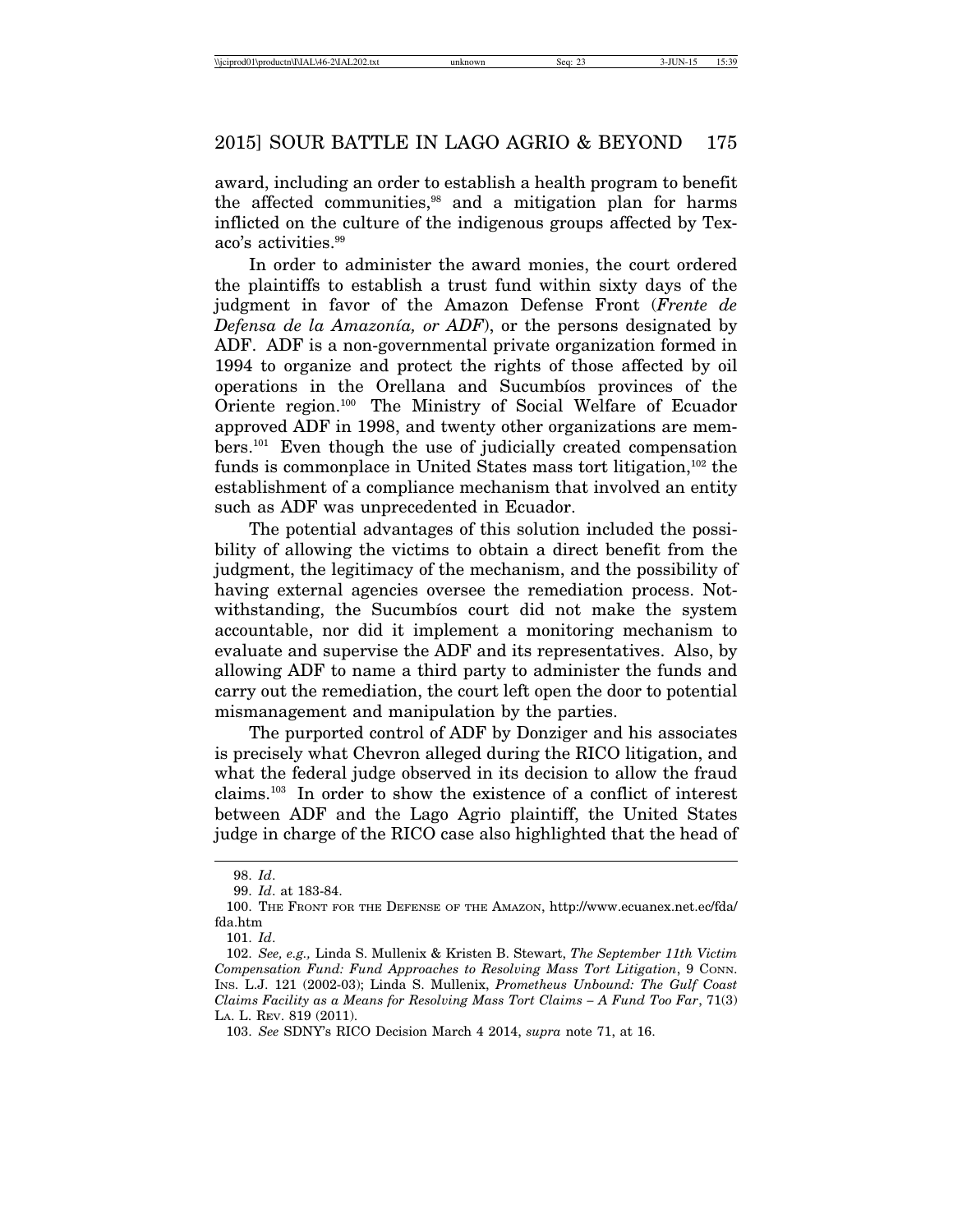ADF, Luis Yanza, "has been paid throughout from funds raised to finance the case,"104 and that "Donziger even purchased a residence for him out of personal funds, through this expense ultimately was reimbursed to Donziger by the Kohn firm".105

Regardless of the outcome of the RICO litigation and whether there indeed was corruption in the handling of the Ecuadorean proceedings, it is evident that the compliance mechanism devised by the Sucumbios court felt short of meeting its goal. Even if Chevron had not challenged the Lago Agrio litigation, this judicially-created compensation mechanism did not consider some important aspects such as accountability and monitoring of the system, and it also failed to screen and oversee those in charge of it. Unfortunately, the losers in this battle will be—time and again—those who were supposed to be made whole in the first place.

#### IV. CONCLUSION

The convoluted nature of the ongoing Chevron-Ecuador legal saga makes it difficult to summarize the myriad of procedural twists and turns during more than two decades of legal wrangling in several jurisdictions. Perhaps driven by the lawyers involved or by others who always looked at the trees and definitely ignored the forest, what began as a relatively simple and straightforward environmental damage lawsuit on behalf of indigenous peoples of the Ecuadorean Amazon, ended up becoming the judicial version of a hydra—the mythical multi-headed monster that grew a new head every time it lost another. Each new proceeding, petition, or mechanism pursued in this case reveals a new level of lawyerly creativity, but also moves the case further from why it started in the first place. Although this may obviously be seen as an unfortunate feature, on the other hand, this multilayered reality can also be seen as a living laboratory that help us see the complexities of protecting collective rights in a globalized society.

Despite the unfortunate turn of events in Ecuador, the misconduct of the plaintiffs' representatives, the seemingly extravagant defense strategy pursued by Chevron, and the mishandling of the Lago Agrio litigation by the Sucumbios court, the Chevron-Ecuador saga has helped accelerate the discussion about the protection of environmental and indigenous rights in the South

<sup>104.</sup> *Id*. at 28.

<sup>105.</sup> *Id*.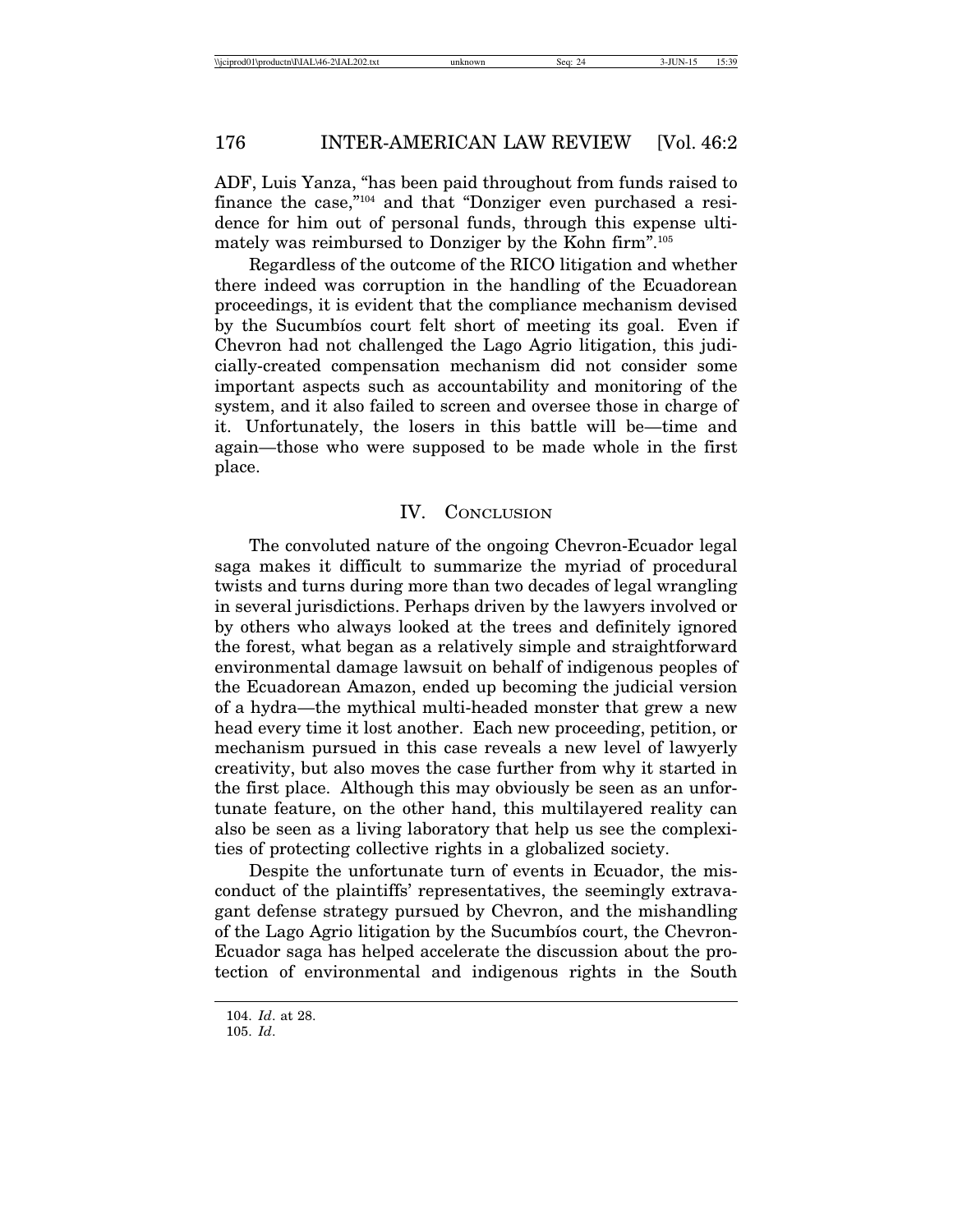American nation, and has also brought to the table many issues that need to be addressed in order to attain the effective safeguard of collective rights in our modern society. As Judge Kaplan pointed out during the conclusion of his ruling in the RICO litigation, "the saga of the Lago Agrio case is sad."106 Aguinda and the other class members may not see redress anytime soon for Chevron has vowed to fight this case "until hell freezes over—and then out on the ice."107 But even if they are ever able to effectively enforce the judgment against Chevron, the inherent deficiencies of the judicially-created mechanism for the disbursement and management of the award monies, and the unfortunate circumstances surrounding the parties' manipulation of the process, are likely to affect its effectiveness, create uncertainty, and jeopardize any value that might come out of it.

<sup>106.</sup> *Id*. at 484.

<sup>107.</sup> Patrick Radden Keefe, *Reversal of Fortune*, THE NEW YORKER (January 9, 2012), http://www.newyorker.com/magazine/2012/01/09/reversal-of-fortune-patrickradden-keefe.